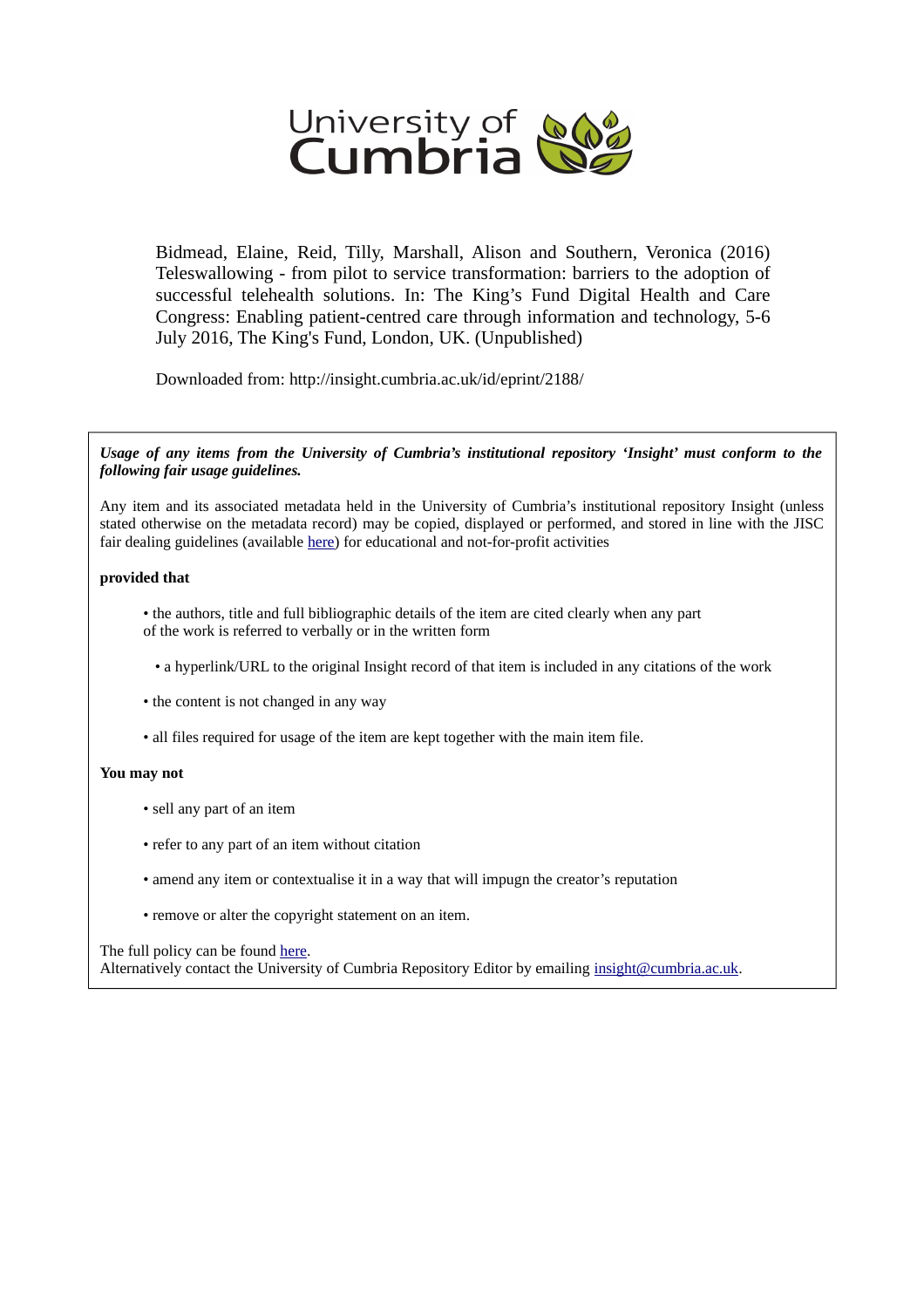## Teleswallowing - from Pilot to Service Transformation: barriers to the adoption of successful telehealth solutions.

17th June 2015

Elaine Bidmead, Tilly Reid, Alison Marshall – Cumbrian Centre for Health Technologies (CaCHeT) at the University of Cumbria

Veronica Southern – Blackpool Teaching Hospitals NHS Foundation Trust

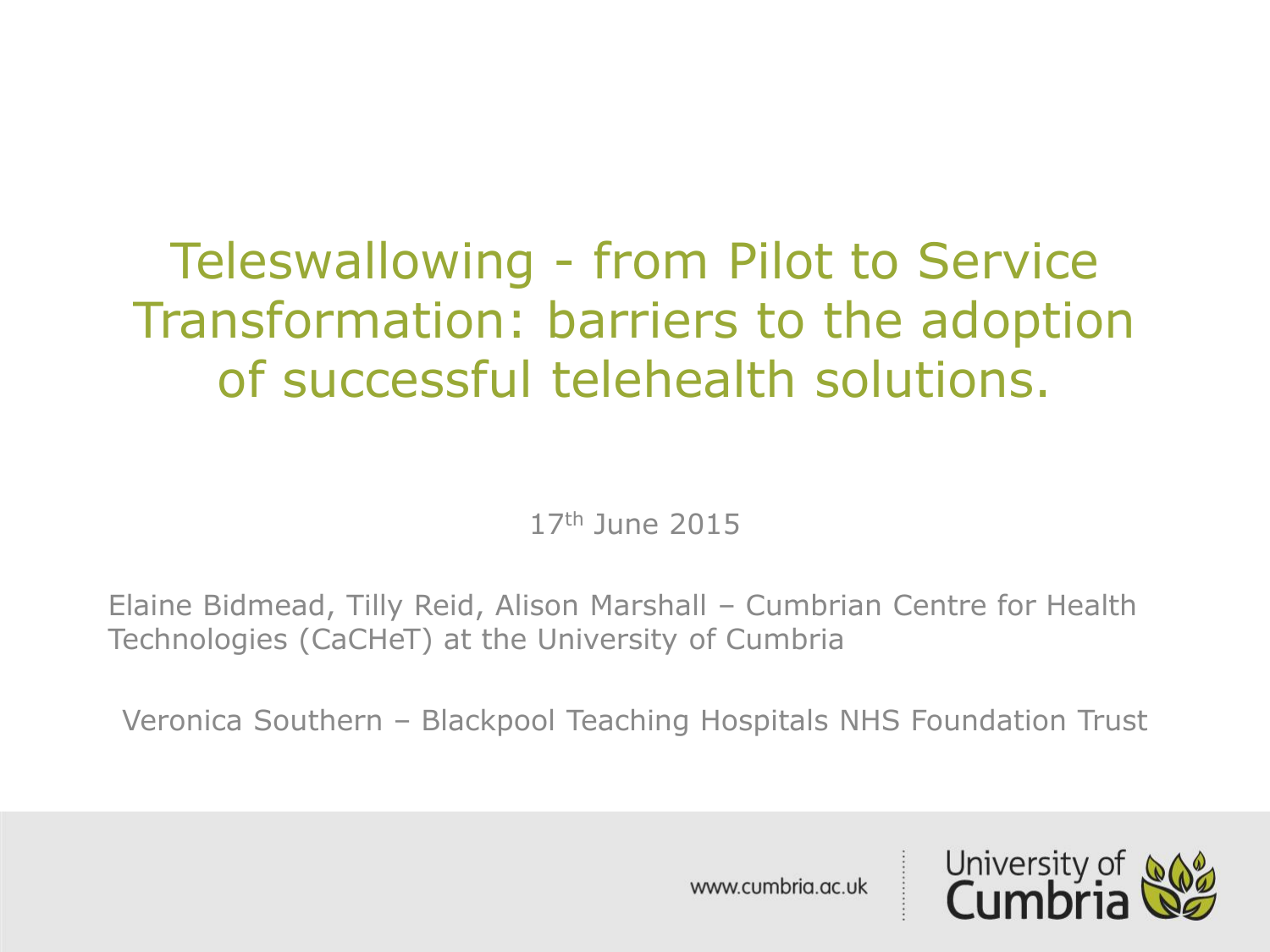## Agenda

- $\triangleright$  Background Introduction to Teleswallowing
- $\triangleright$  What we did
- $\triangleright$  Results and Findings: benefits, concerns and barriers
- $\triangleright$  Analysis
- $\triangleright$  Conclusions and recommendations

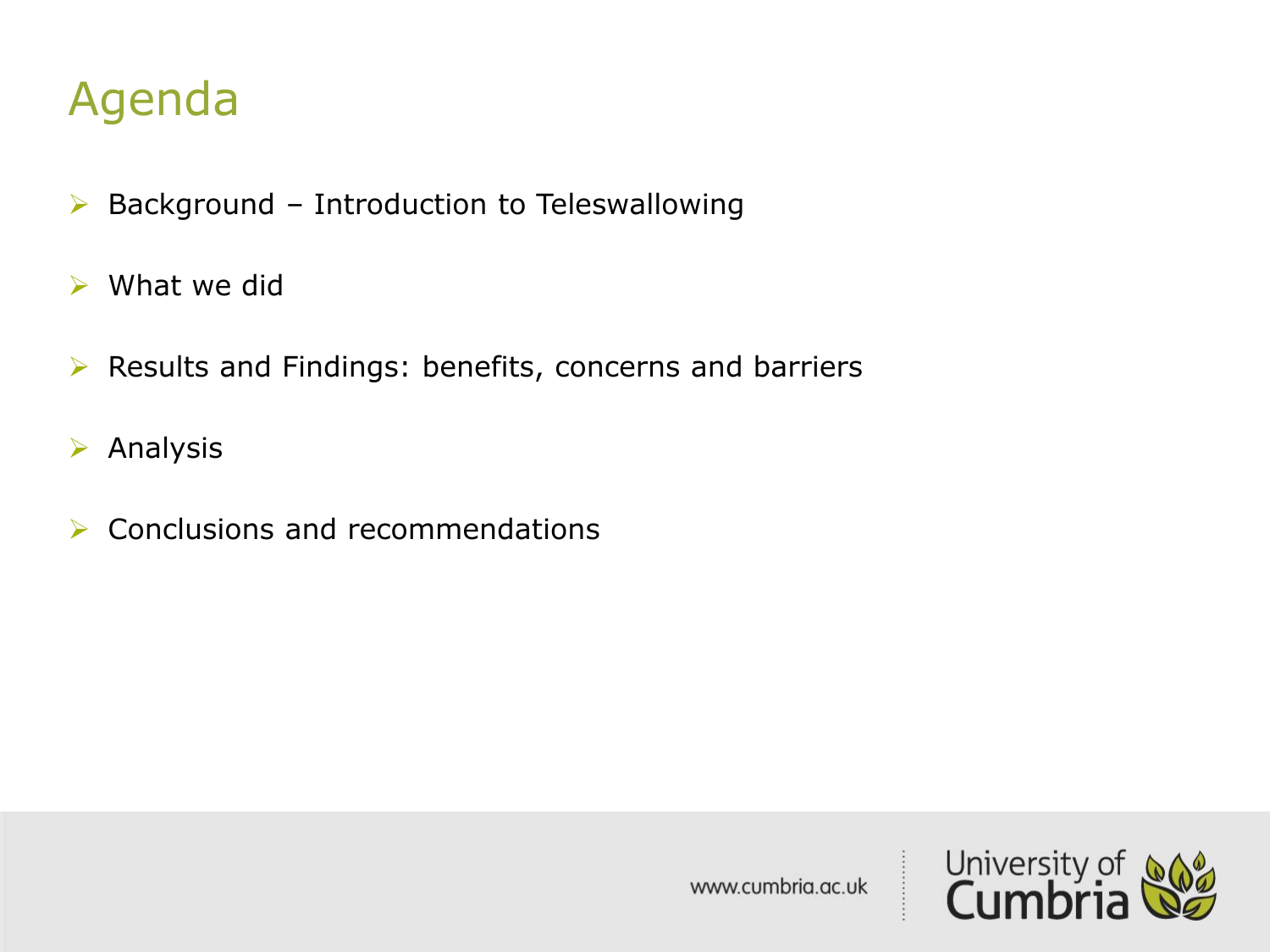## Teleswallowing:-

•Is an innovation designed by Blackpool Speech and Language Therapy Department to enable remote swallowing assessment of dysphagic patients resident in nursing homes

•It is a response to the growing demand on Speech and Language Therapy departments for swallowing assessments

•Was initially piloted in three nursing homes between August 2013 and March 2014, and was evaluated as successful in April 2014.

•Was expanded to five further nursing homes in October 2014 to test findings on a larger scale and to enrich the clinical case for service transformation.

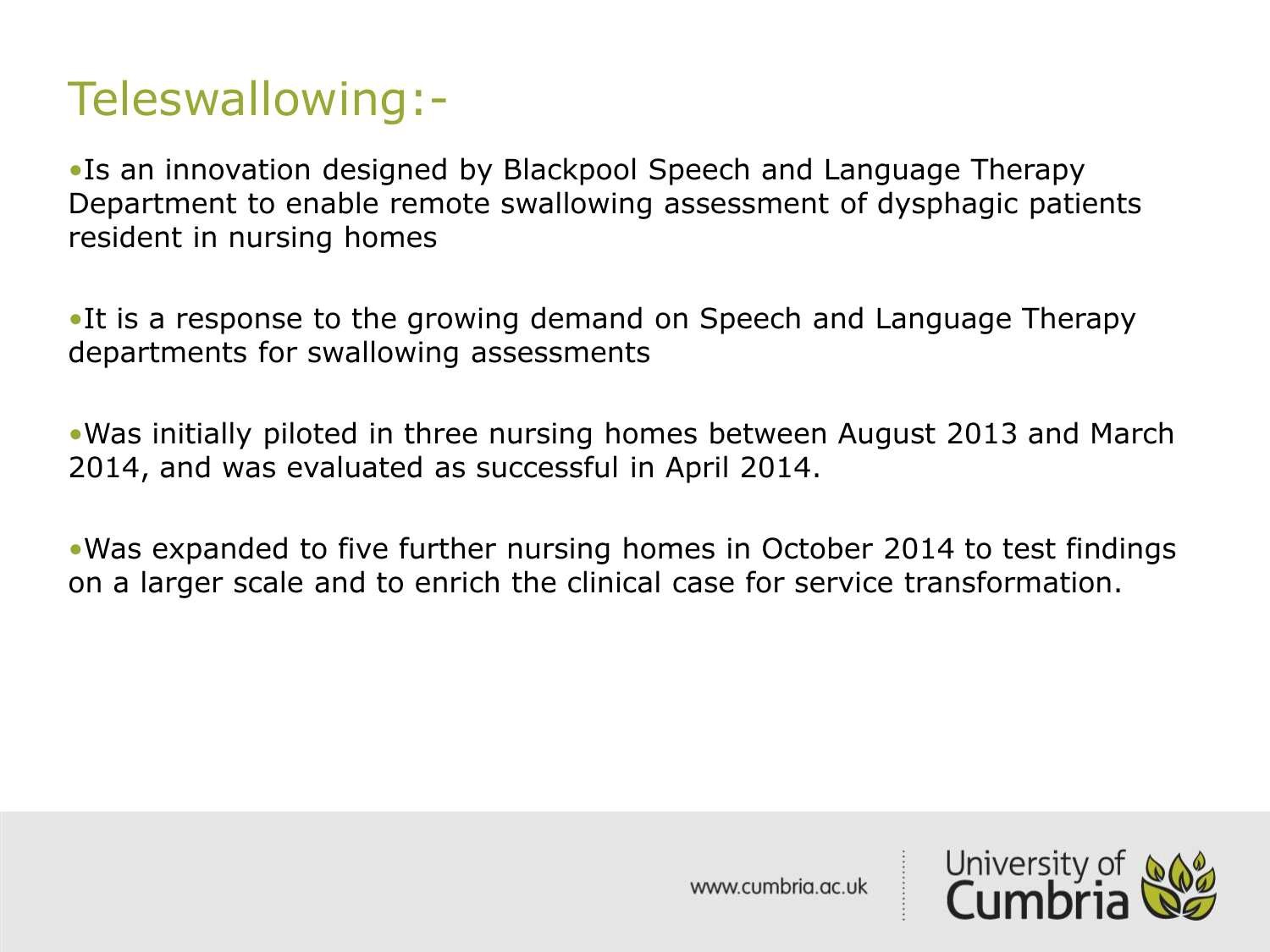## The Need for Teleswallowing:-

•Dysphagia (swallowing problems) is common following neurological insult or disease and is known to precipitate:

- o Aspiration pneumonia,
- o Malnutrition,
- o Poor rehabilitation,
- o Increased hospital stays and
- o Reduced quality of life

•Prompt assessment can avoid such problems but delays are common due to staff shortages, work patterns and waiting lists

•Delays result in poor quality of care for the patient and inefficient use of limited NHS resources

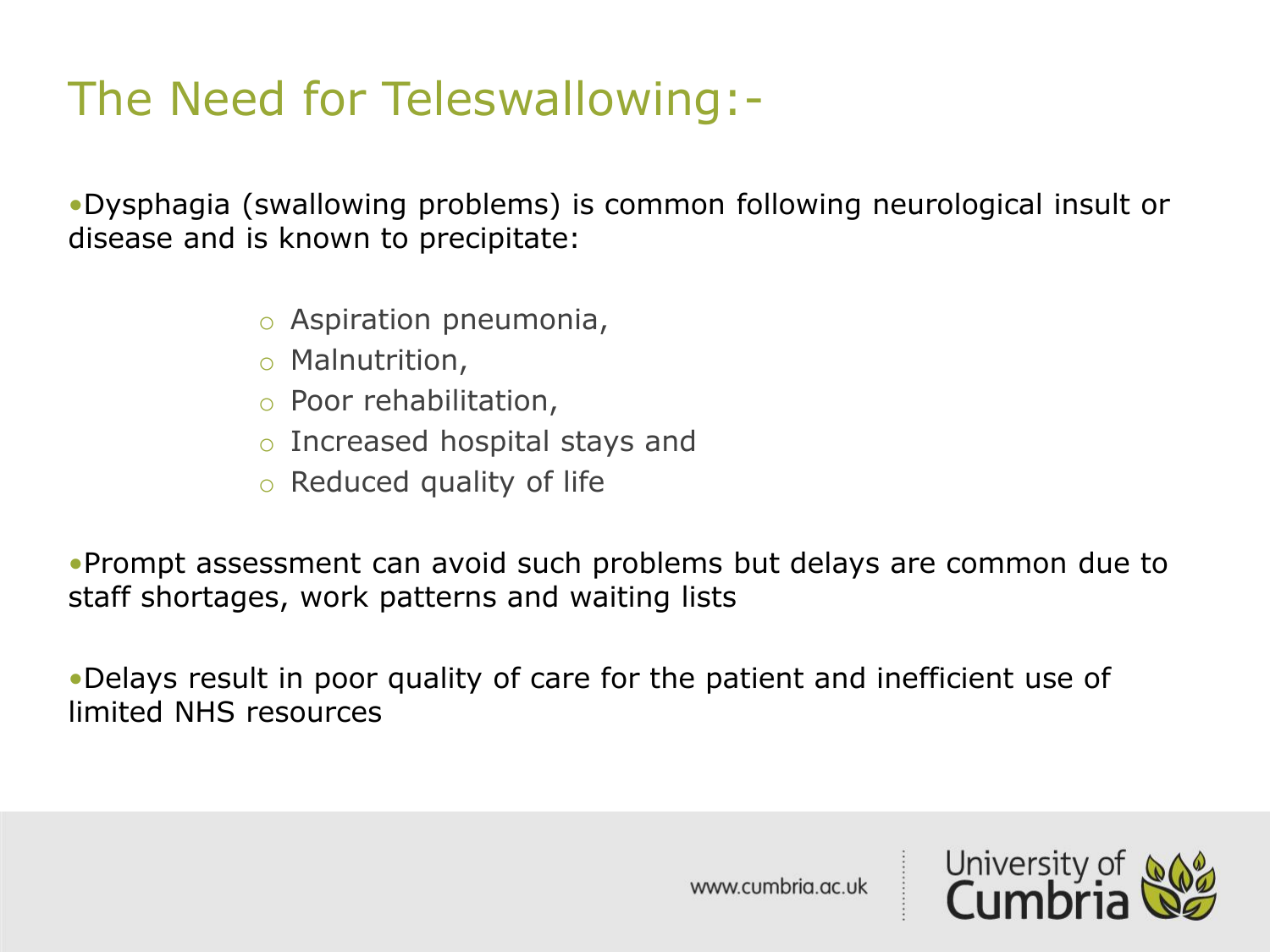•Each nursing home was loaned a laptop, with Polycom/TeamViewer software loaded on, and a webcam, a pulse oxymeter and torch.

•Training was provided to nursing home nurses, one session regarding usage of equipment and another on the anatomy of swallowing.

•Patients were recruited to teleswallowing on receipt of referral from the nursing home and all were given a teleswallow assessment.

•Patients presented with dysphagia relating to post stroke challenges, dementia and one with challenging schizophrenic behaviour.

•Nursing home staff prepared for the assessment in advance:- the patient sitting in an upright position, with oral hygiene completed and pulse oxymeter attached; thickened drinks and food ready. This allowed the therapist to be focused in the delivery of the service

•Swallowing decisions were made on all referrals and home visits were not necessary.

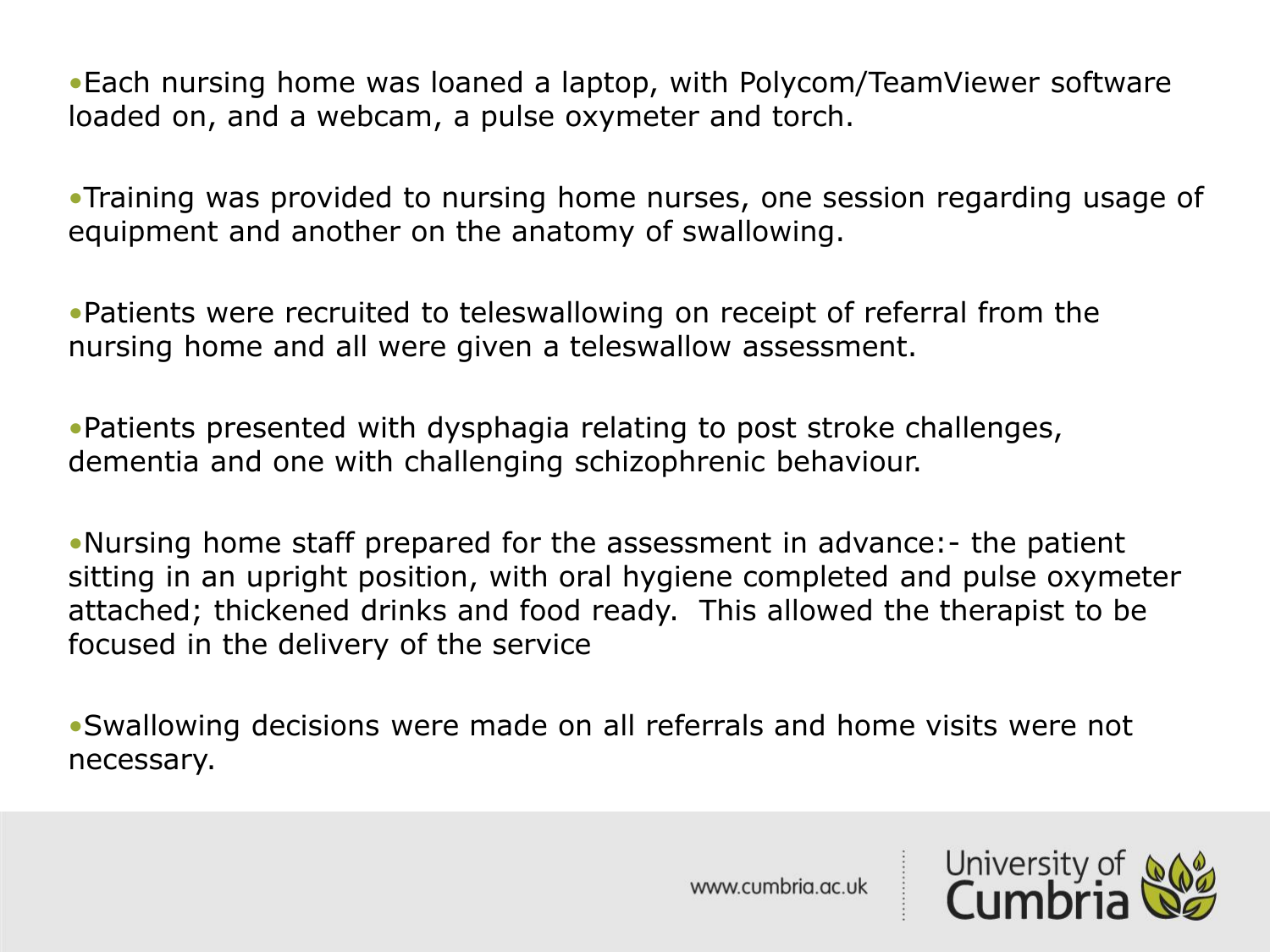• The Cumbrian Centre for Health Technologies (CaCHeT) at the University of Cumbria was engaged to undertake an Adoption Study using the Stakeholder Empowered Adoption Model

## Our remit

- To build a case for the adoption of Teleswallowing assessments as a clinically effective service delivery method
- To identify and describe potential barriers and benefits to patients, clinical team, managers and commissioners
- Support dissemination and influencing

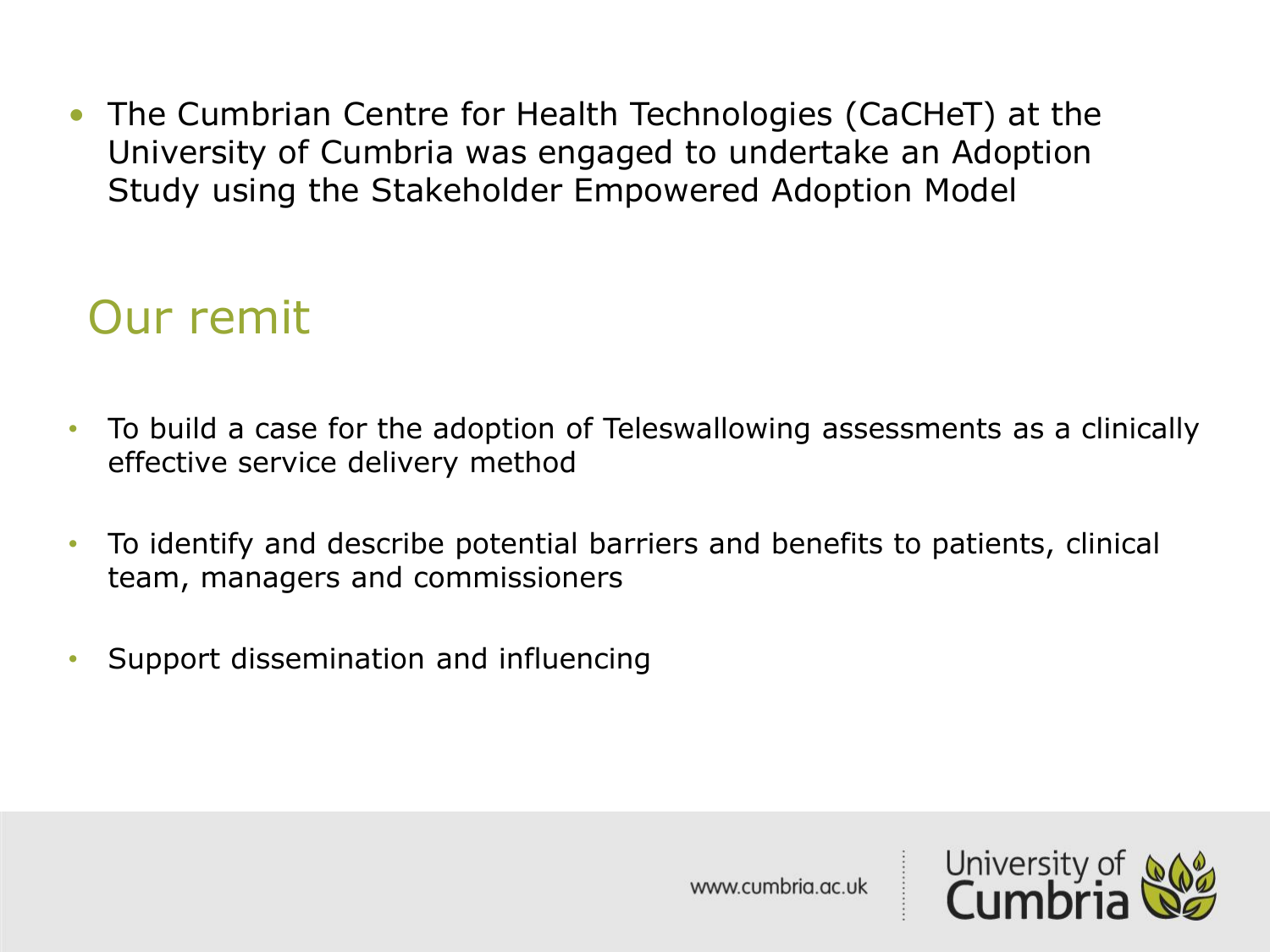## What we did

- Detailed protocol and study design finalised with senior management and team;
- Structured interviews with
	- 4 nursing home managers/matrons (1 managed 2 homes)
	- 3 nursing home nurses
	- Community Home Support Team Lead
- Examination of data available to record hospital episodes for participating patients
- Focus groups/action research with SLTs to identify and address barriers to adoption by team
	- 4 follow up interviews with SLTs, including the team leader and a dysphagia specialist
- All the above were done both *before* and *after* the teleswallowing assessments phase of the project

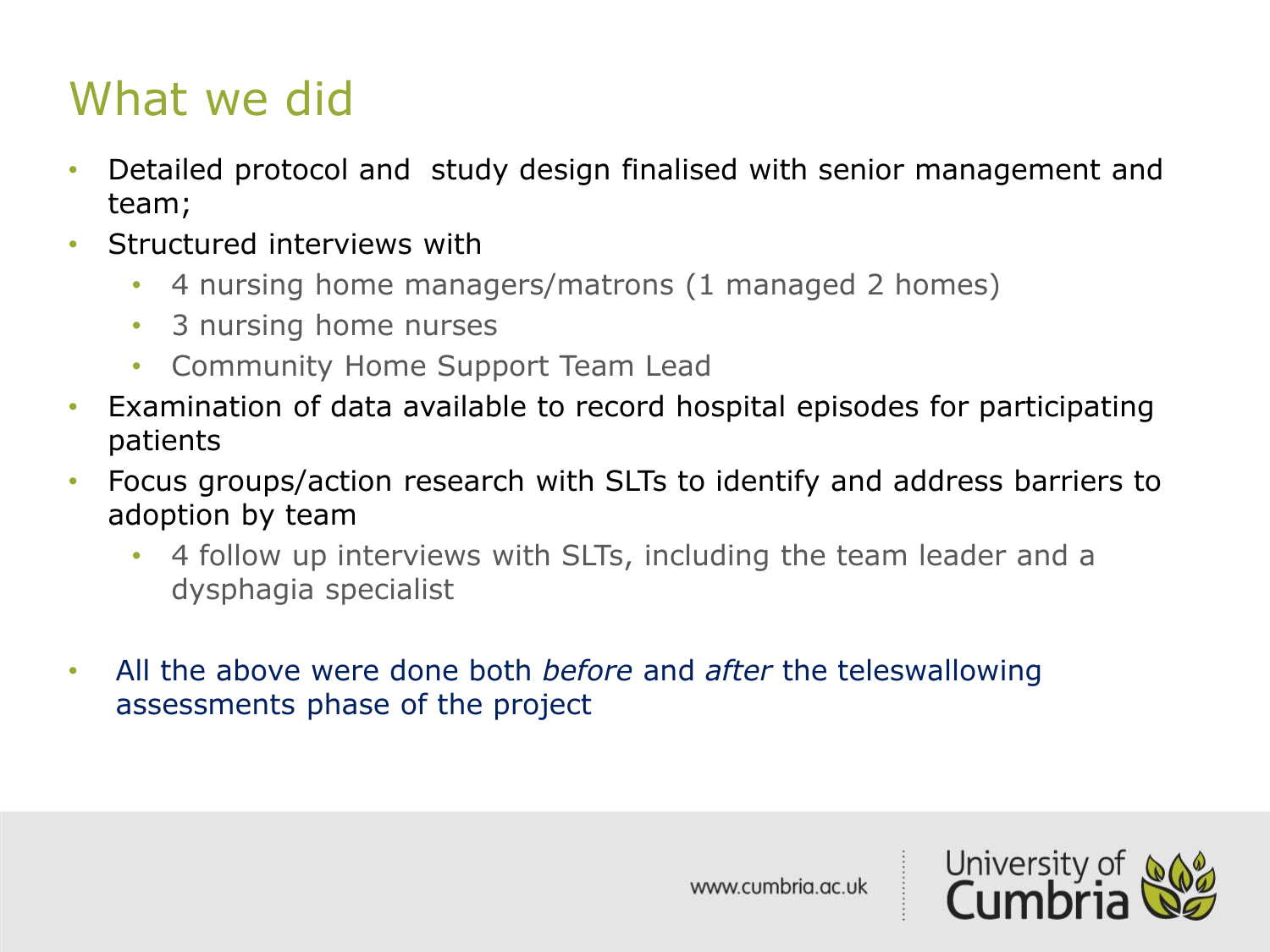### **Results**

- The clinical work was done over a 3 month period Dec 2014 Feb 2015
- 17 patients received 22 fast track remote swallowing assessments during the study period
- 6 SLTs conducted teleswallowing assessments in this period
- 5 nursing homes participated in the study and had equipment installed with IT support
- 10 nursing home nurses were trained; all assisted in teleswallowing assessments

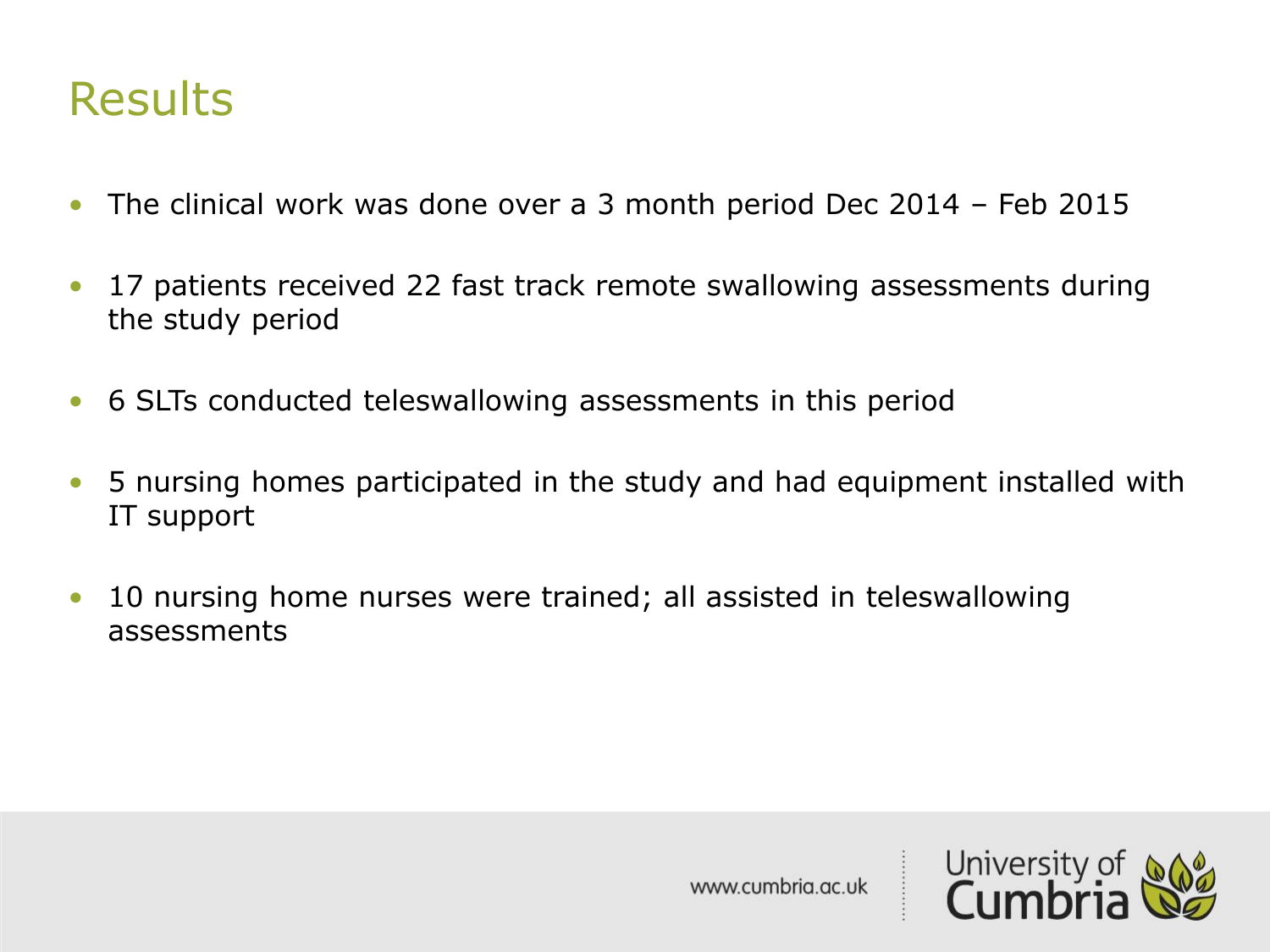## Benefits of Teleswallowing

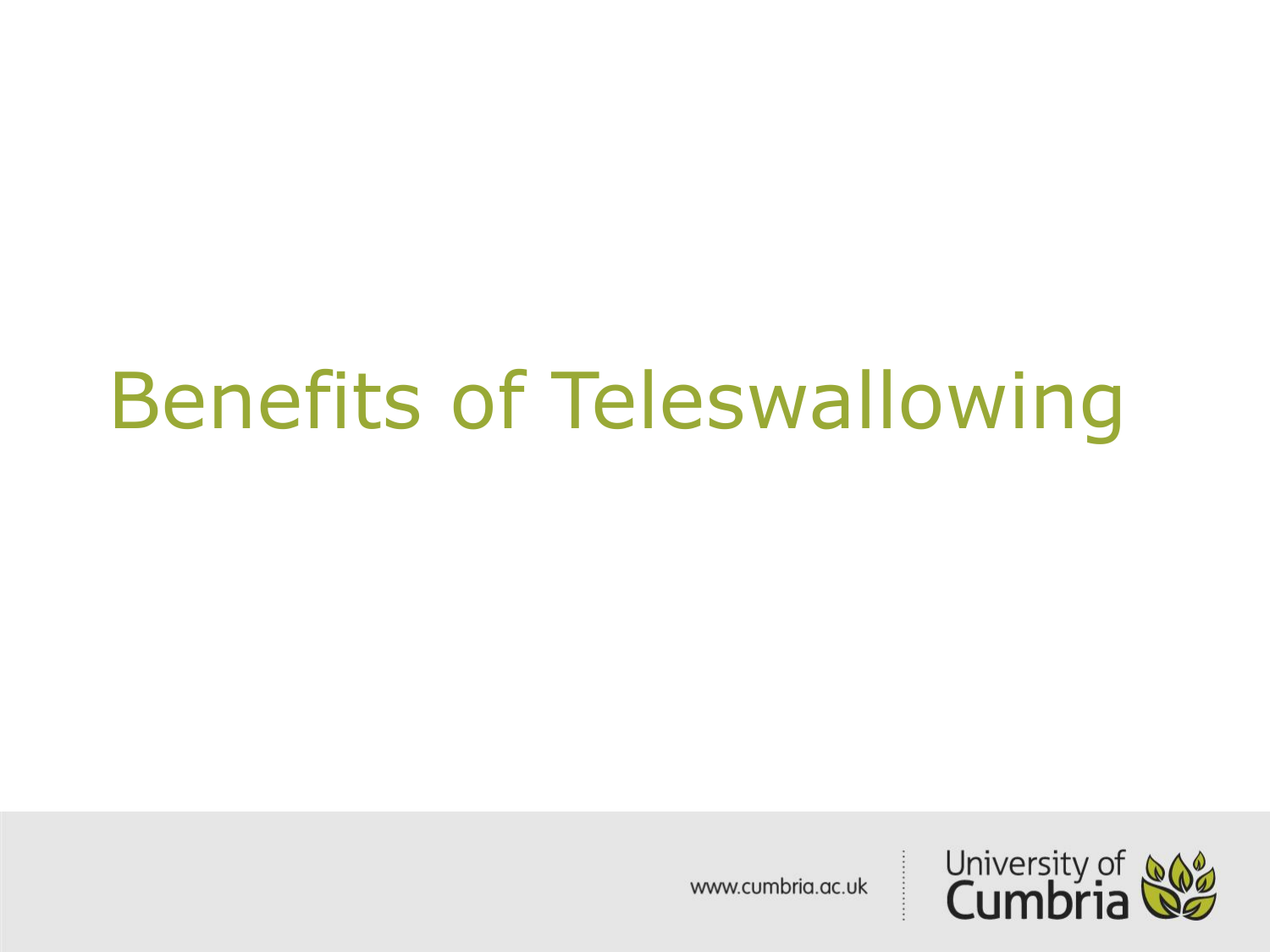## The Benefits of Teleswallowing:- Upskilled Staff

*"It benefits my practice and it benefits the residents. For me it is one more thing that I am trained to do and that means … I'll be able to provide, in coordination with a speech and language therapist, a quicker response to residents that have got problems with their swallowing" (NH-Nurse3).*

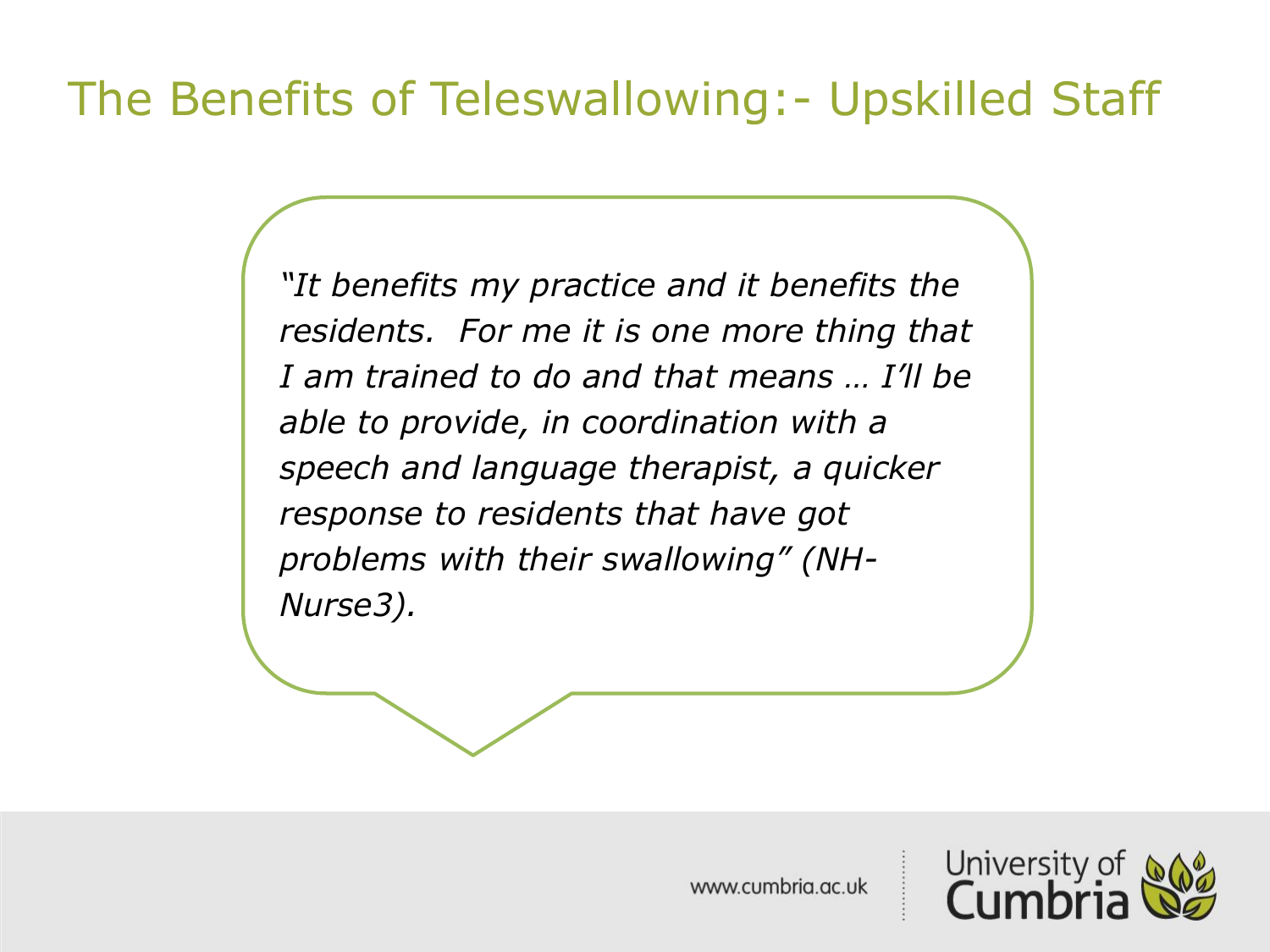## Benefits of Teleswallowing:- Quicker Assessment

*"It gives us access to a service quickly that's needed quickly, that people don't recognise further up the management chain, if you've got a 6 week wait for this sort of service that can be the difference between life and death. So, for us to be able to have … a service that we can now access, quickly, timely ... It's a win win situation where you get the service that you need, when you need it and the difference it makes to our patients is huge" (Matron4).*

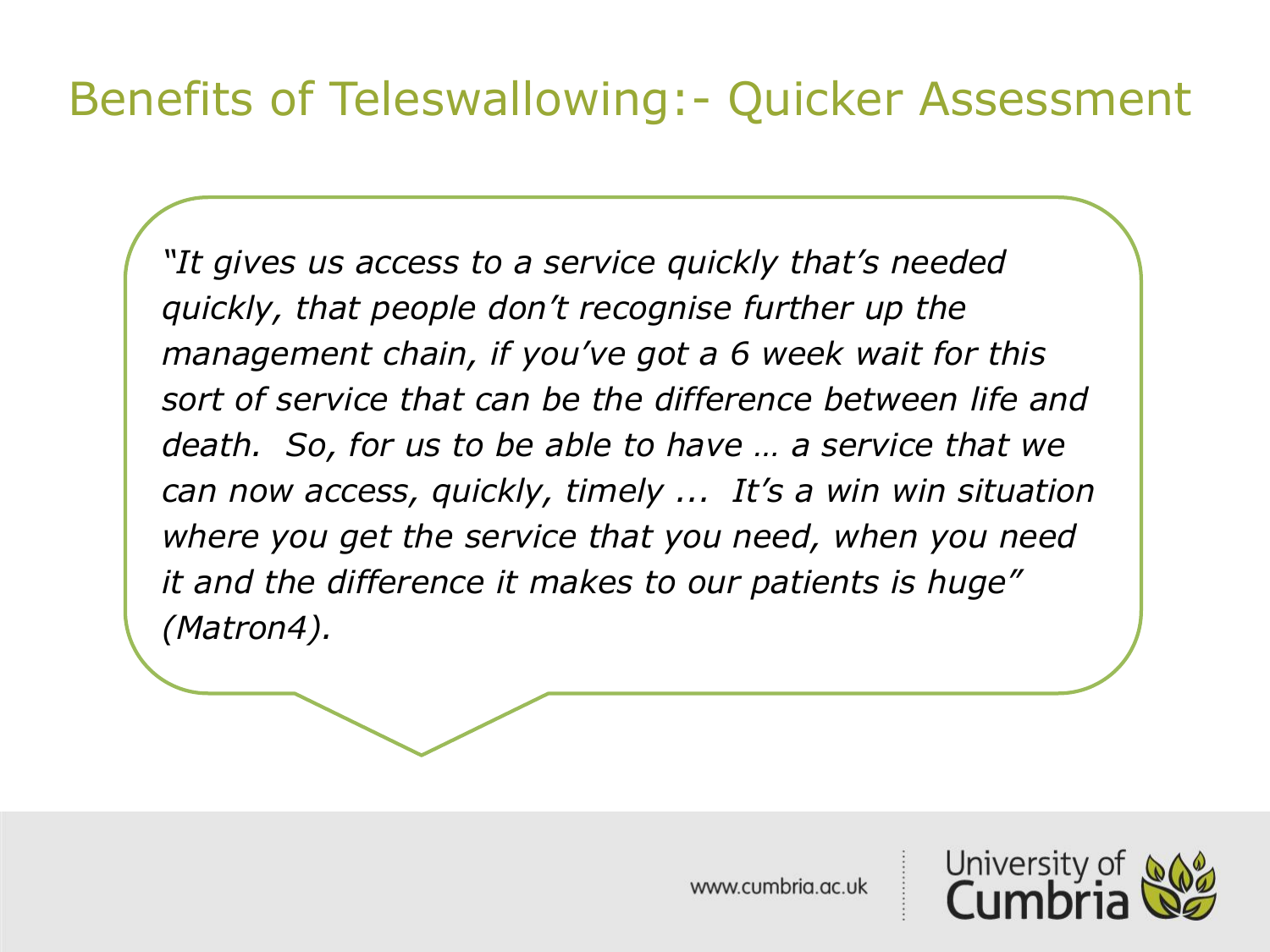## The Benefits of Teleswallowing:-

•Avoidance of serious problems and hospital admission

•Less distress for patients and improved quality of life

•Benefits of not having to attend outpatient appointments

•Freeing up speech and language therapists' time

•Prestige for participating nursing homes.

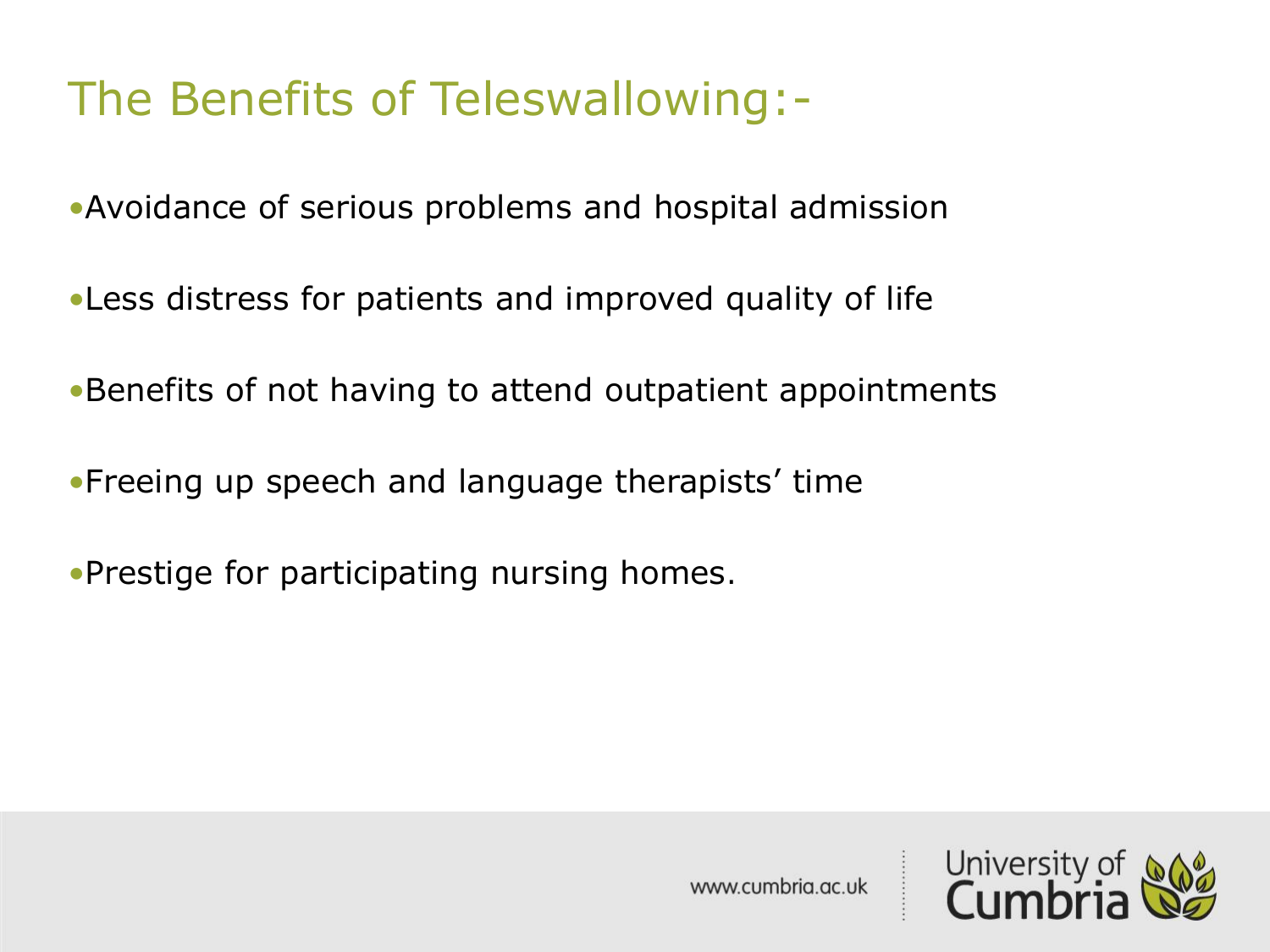## The Benefits of Teleswallowing:-

| Savings in Time and Mileage (n.22)                                |          |
|-------------------------------------------------------------------|----------|
| Average length of teleswallowing assessment                       | 26 mins. |
| Assumption re average length of standard assessment (inc. travel) | 90 mins. |
| Average time saving per contact                                   | 64 mins. |
| Average miles saved per contact                                   | 14 miles |

| Cost savings <sup>6</sup>        |             |
|----------------------------------|-------------|
| Opportunity cost (clinical time) | £734        |
| Cashable Saving (mileage costs)  | £178        |
| <b>Total Saving</b>              | <b>£912</b> |

NB:- The saving does not include cost of equipment. The staff time saving is not 'cashable' but does represent an opportunity cost as theoretically this time could be used to do something else. The opportunity cost is based on a band 7, given that assessments are undertaken by band 6, 7 or 8 staff.

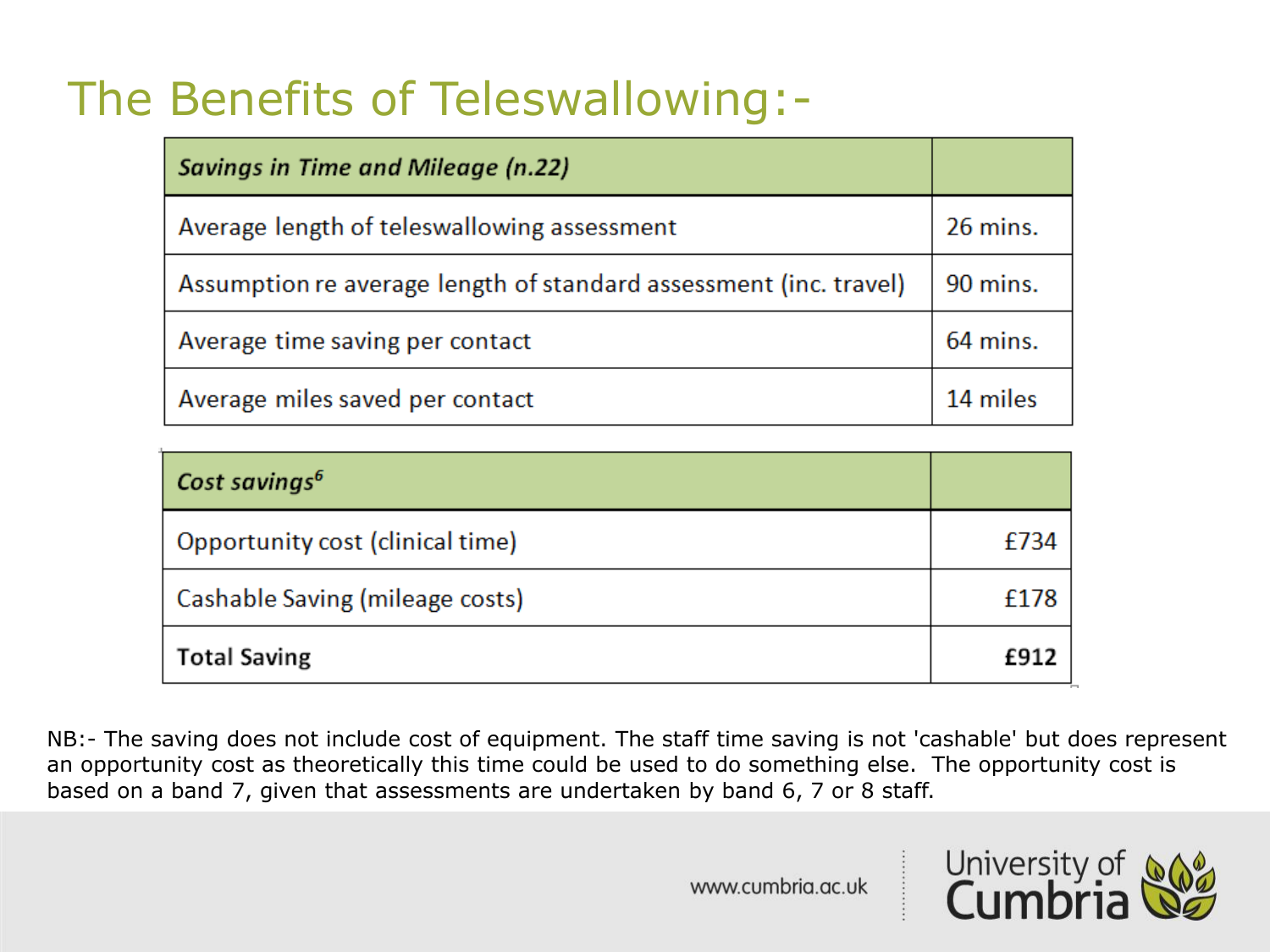## Concerns about Teleswallowing:-

- Accountability can therapists be confident in making diagnoses?
- Concerns relating to Nursing Homes can therapists be confident in the competencies of nursing home staff? Might Nursing Homes be "doing their own thing"?
- Clinical validity have sufficient numbers been assessed to demonstrate that teleswallowing is a safe method of assessment?
- Using Teleswallowing appropriately ought teleswallowing assessments be reserved for certain types of patient and/or scenarios?
- Patient experience how do patients feel about being assessed via digital technology?

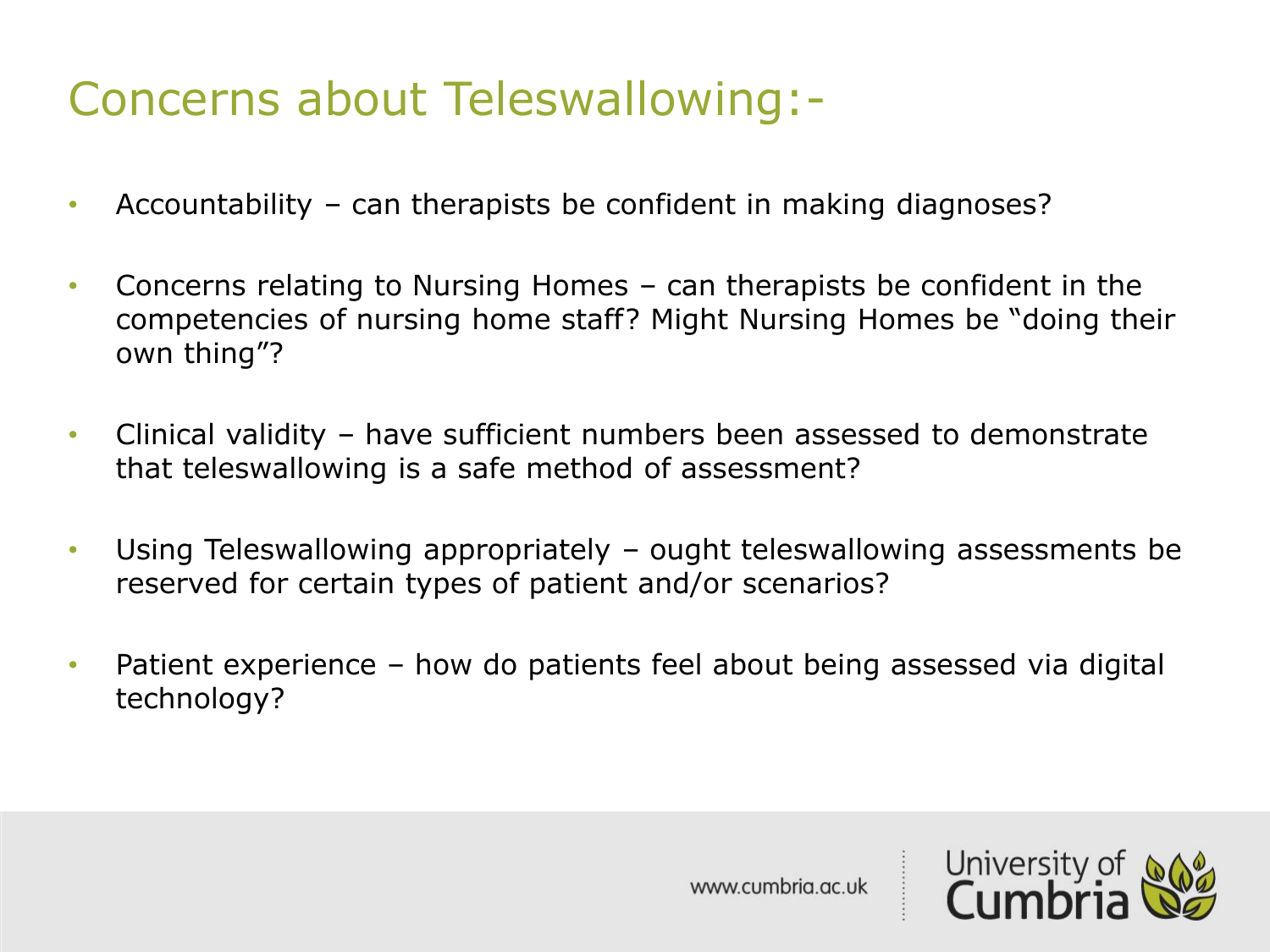## Barriers to adoption – Technological Problems

- Technological problems were the main perceived barrier to adoption;
	- $\circ$  It was not so much the technology but people's ability to deal with the technology that presented the barrier
	- o The presence of small 'niggling' problems did little to dispel negative attitudes
	- $\circ$  It was apparent that that the technology had not been sufficiently tested before going live due to a delayed start to the project

Consequently:

- Small problems impacted for longer than was necessary
- Negative experiences of technology reduced confidence in the innovation itself

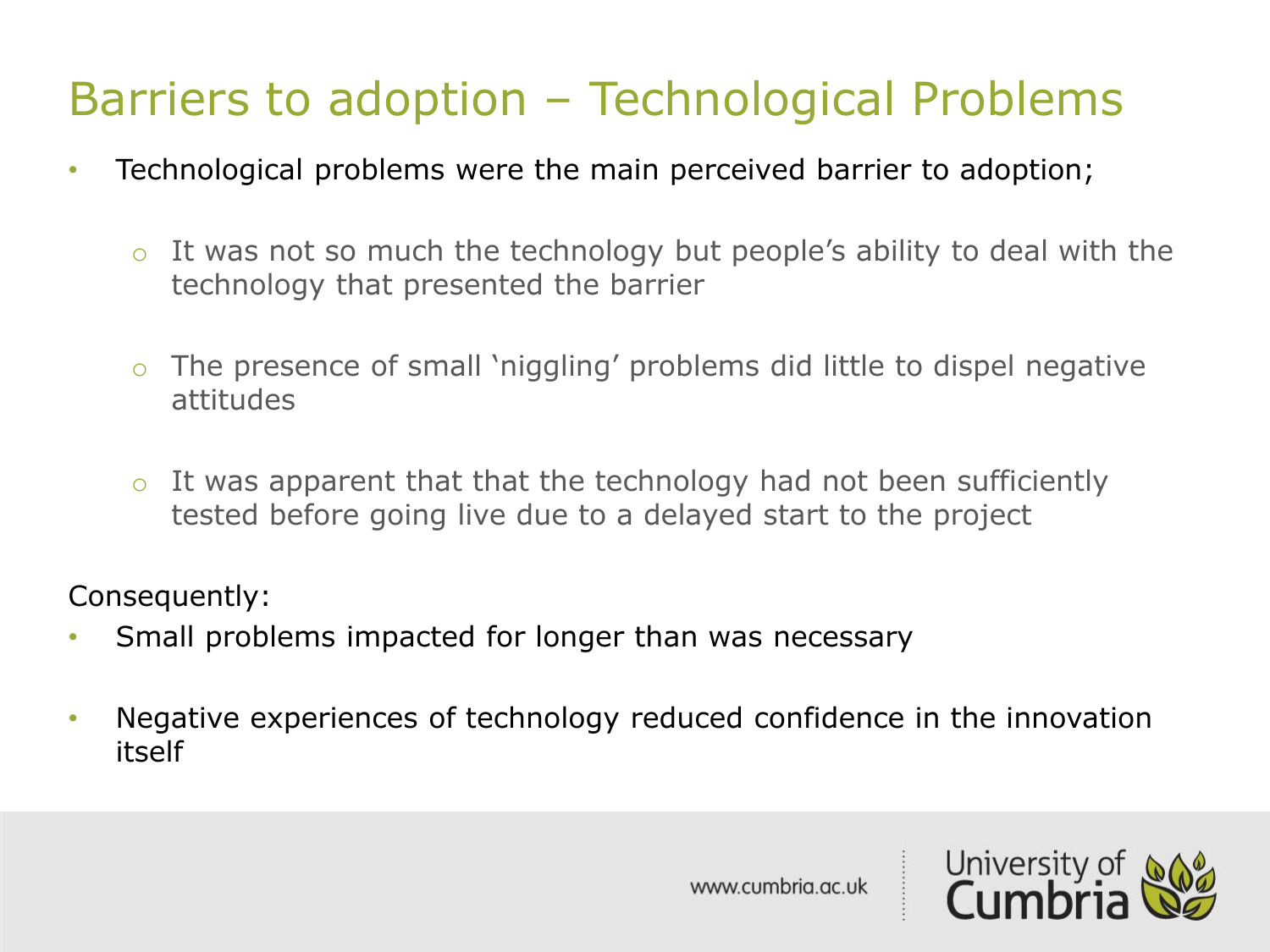*"I have attempted to do three … and I have not been successful in doing any of them, and the time that I spent on them I could have been out to the nursing home and back … I wasn't not looking forward to them but I wasn't over-joyed. It was something that yes, I want to give it a go because I think it will be for the good of the patients and the good of the department but because of my lack of technical knowledge and skill then I was very wary about it. And so of course, when the three of them haven't worked that's sort of backed it up. But having said that I'm not throwing in the towel here; I'm very much looking at it pragmatically in that this won't always happen" (SLT2).*

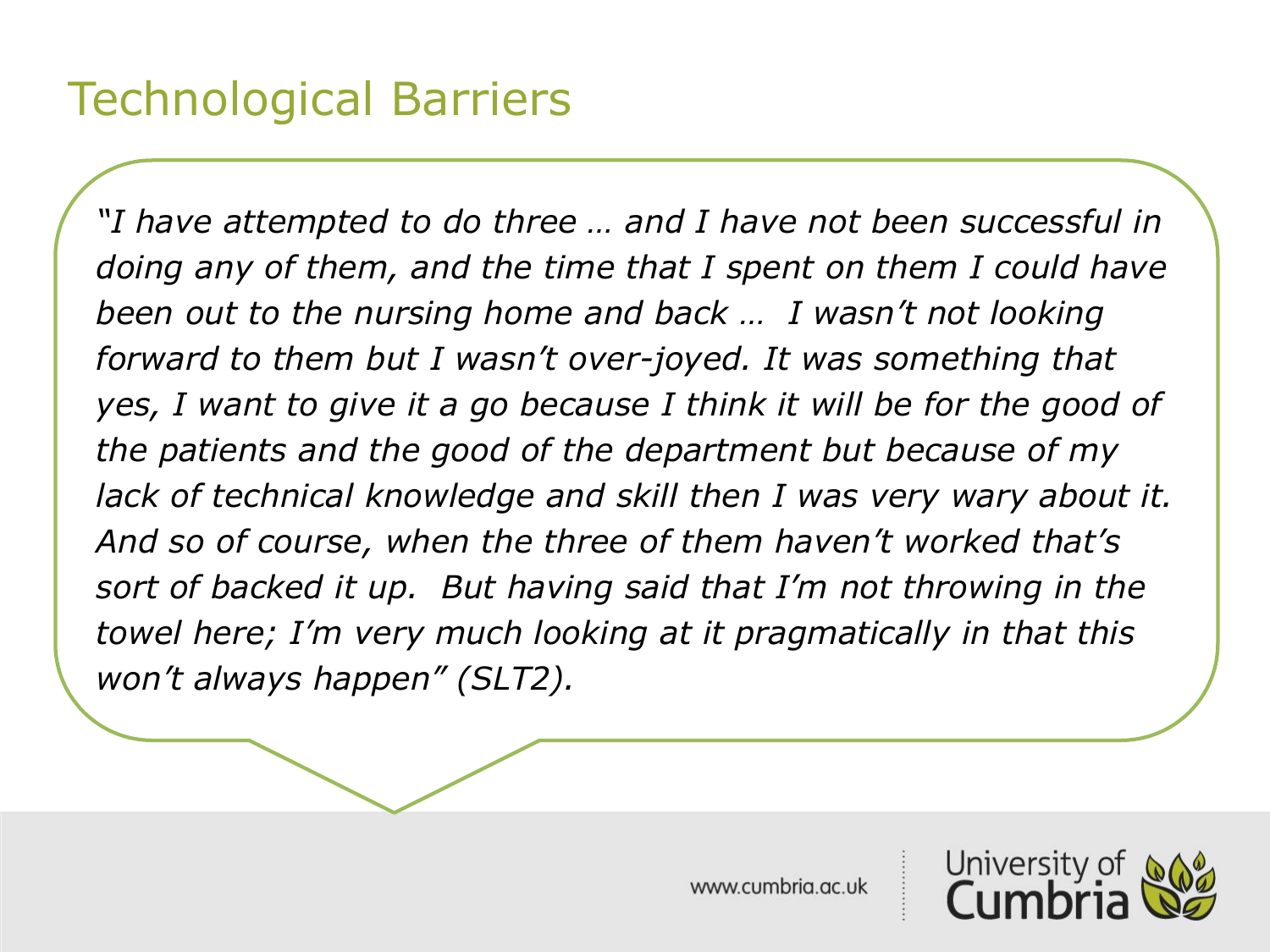## Barriers to adoption – Therapists' Acceptability

- The delayed start resulted in fewer opportunities for therapists to experience and become skilled in remote assessments.
- Speech and language therapists were concerned about their workplace identity, they enjoy being with patients and do not welcome the prospect of "*being stuck behind a computer all day*".

*"I guess negatively, and this is something that I love about my job, that you go in and you have that interaction with somebody so it was quite hard … It's not the same interaction as me being in the room, you know I really like my patients and I really like having that interaction with them, winning them over and having a bit of a giggle with them and doing a thorough assessment" (SLT2).*

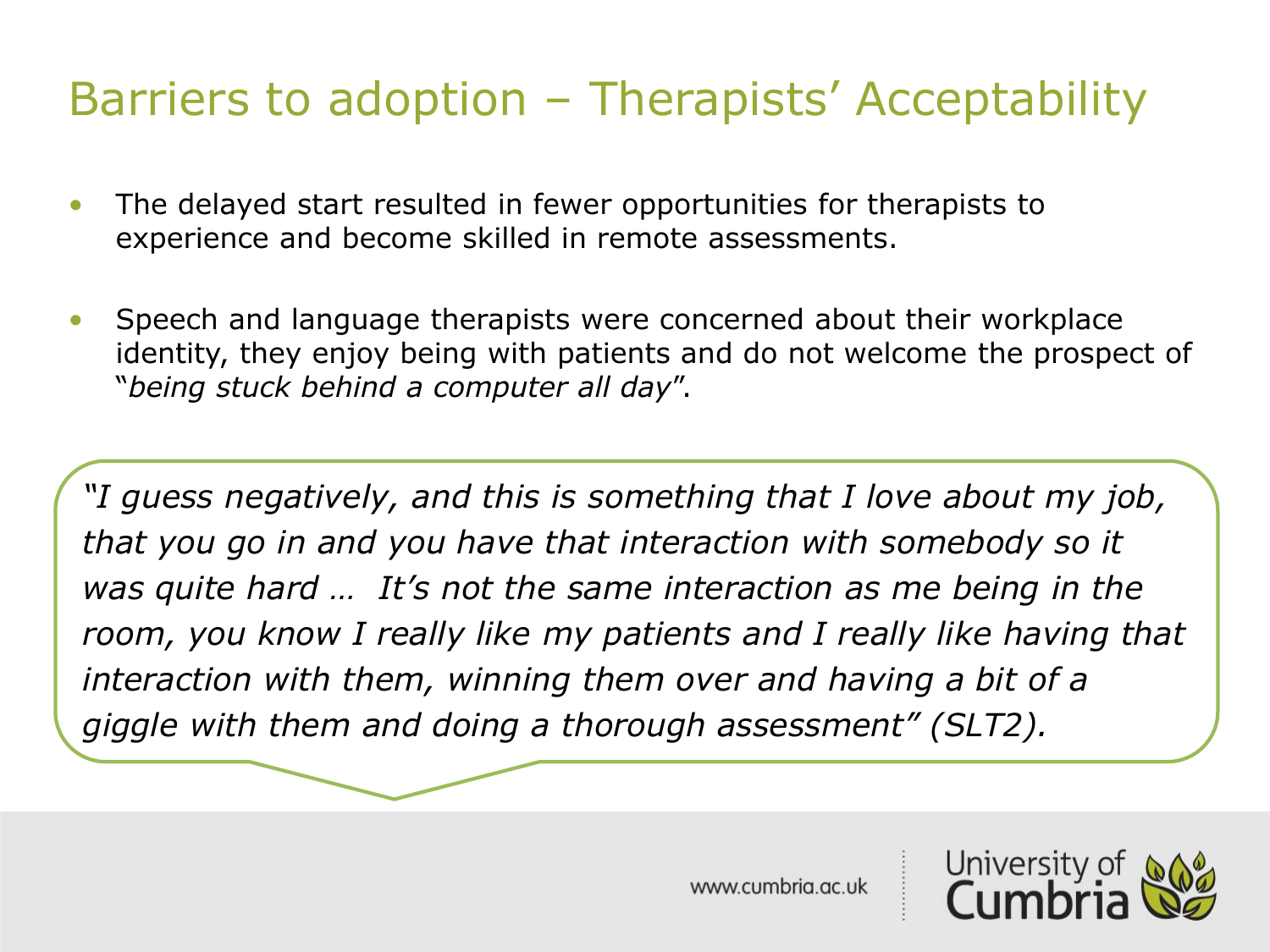## Barriers to adoption – Lack of perceived benefits

The project took place against a backdrop of major staff shortages and pressures on the Speech and Language Therapy team

Consequently

- Waiting times were going up rather than down meaning that any time savings were quickly used up and so were not 'felt' by SLTs
- Therapists felt too under pressure to take on new ways of working and having to deal with tools they did not understand

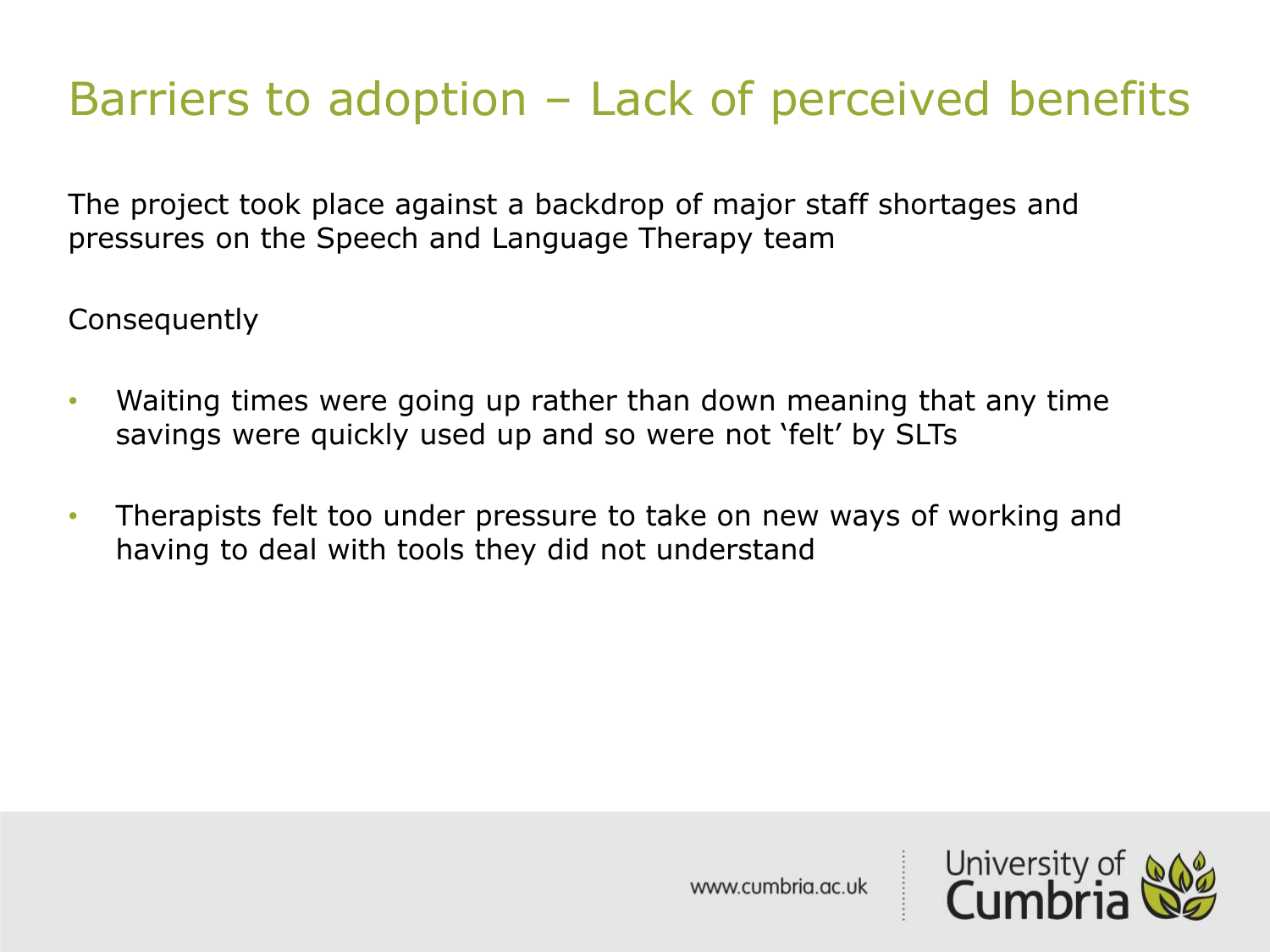## Who Benefits from - Upskilled staff in nursing homes?



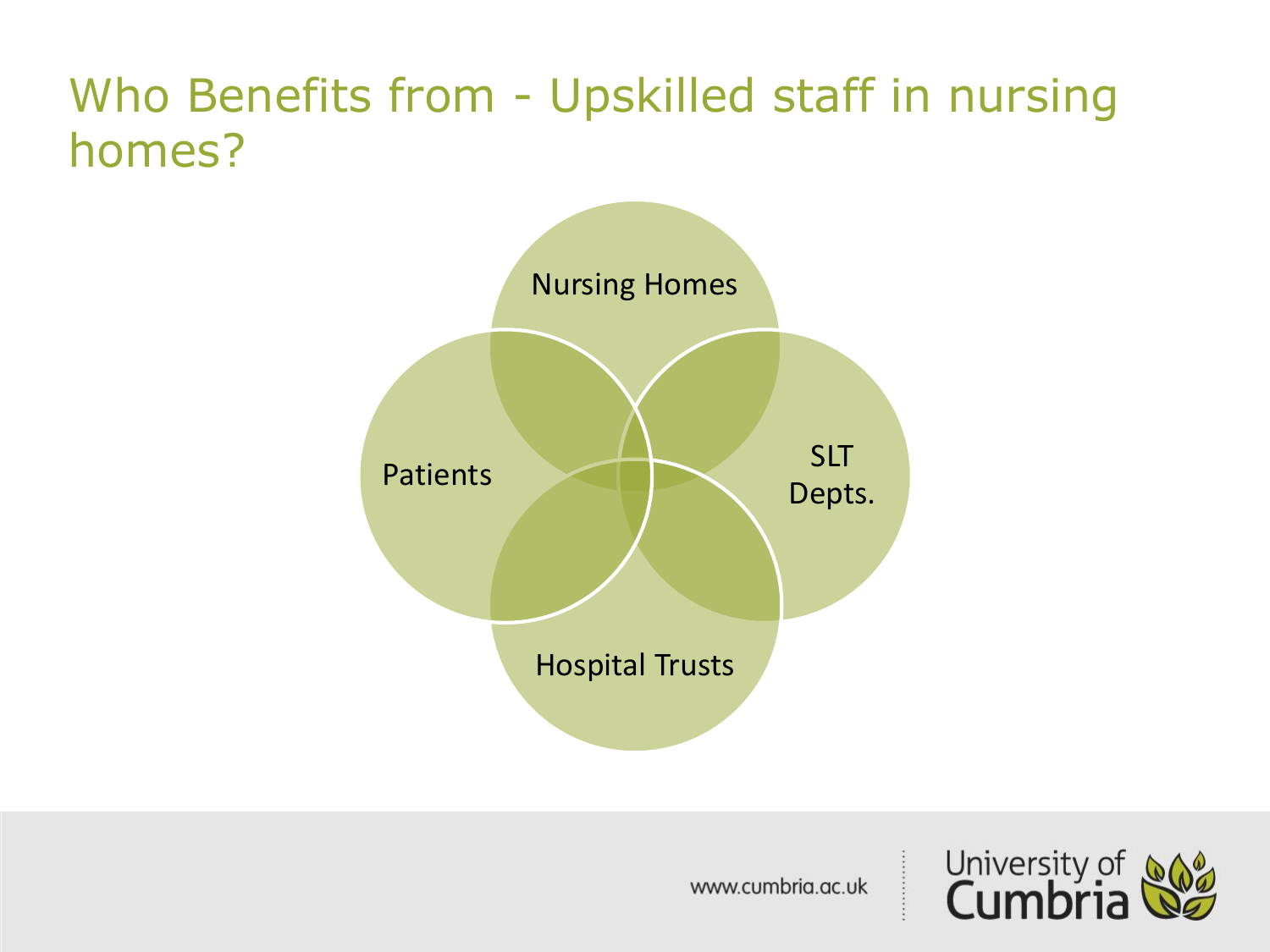### Who Benefits from - Speedier assessment ?

## Nursing Homes Patients

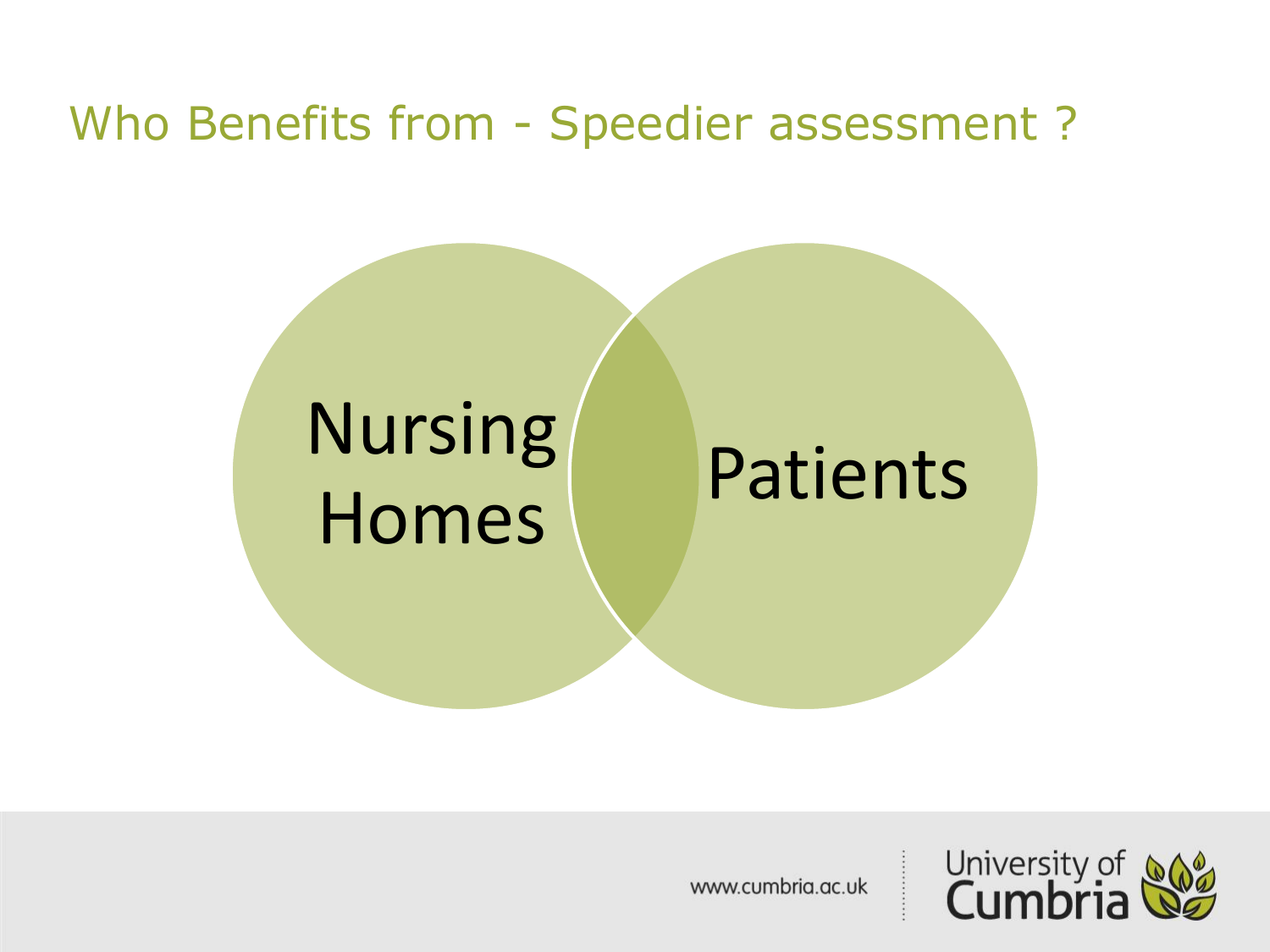## Who Benefits from - Avoidance of serious problems and hospital admission?



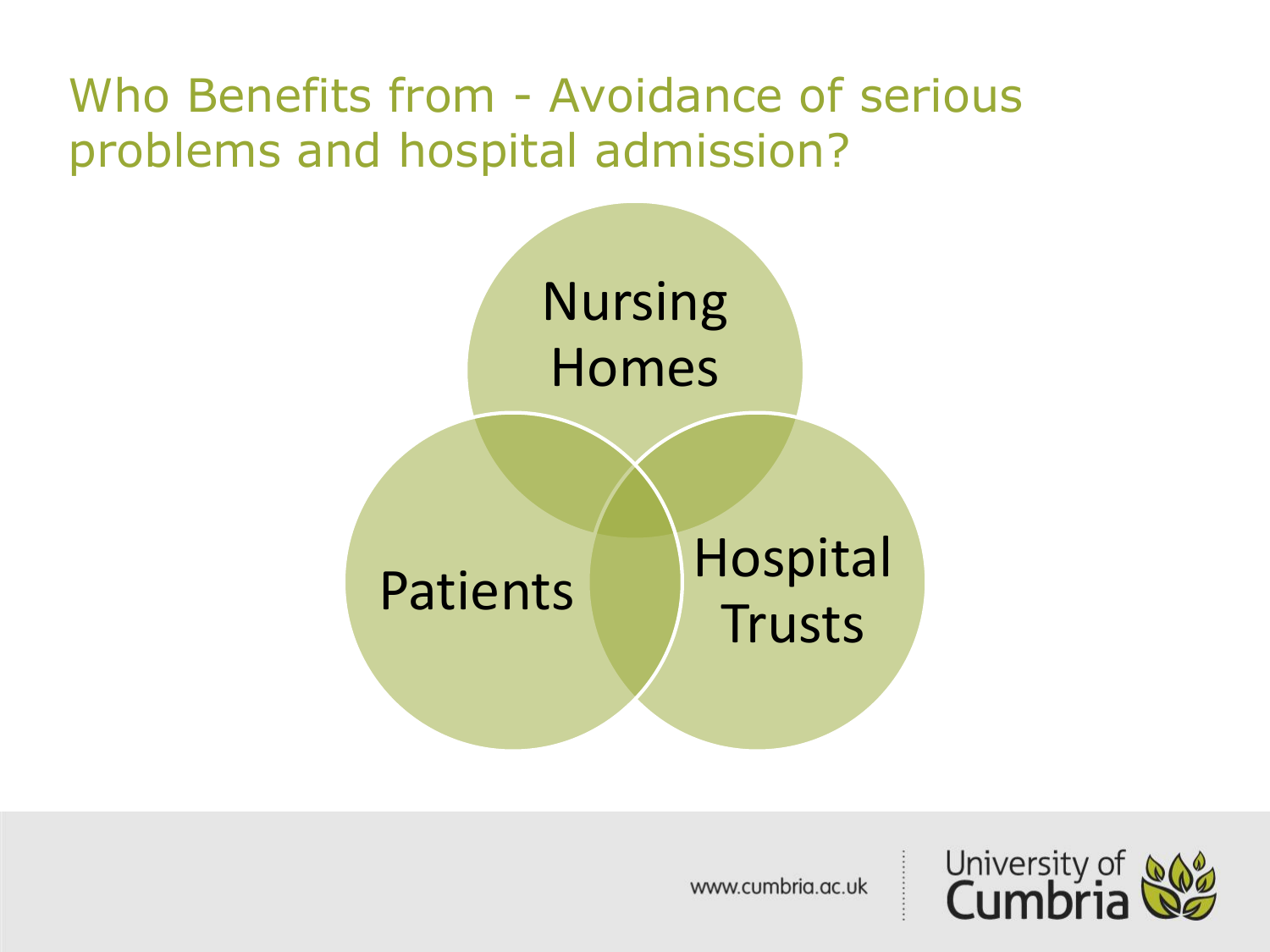## Who Benefits from - Less distress for patients and improved quality of life ?

## Patients

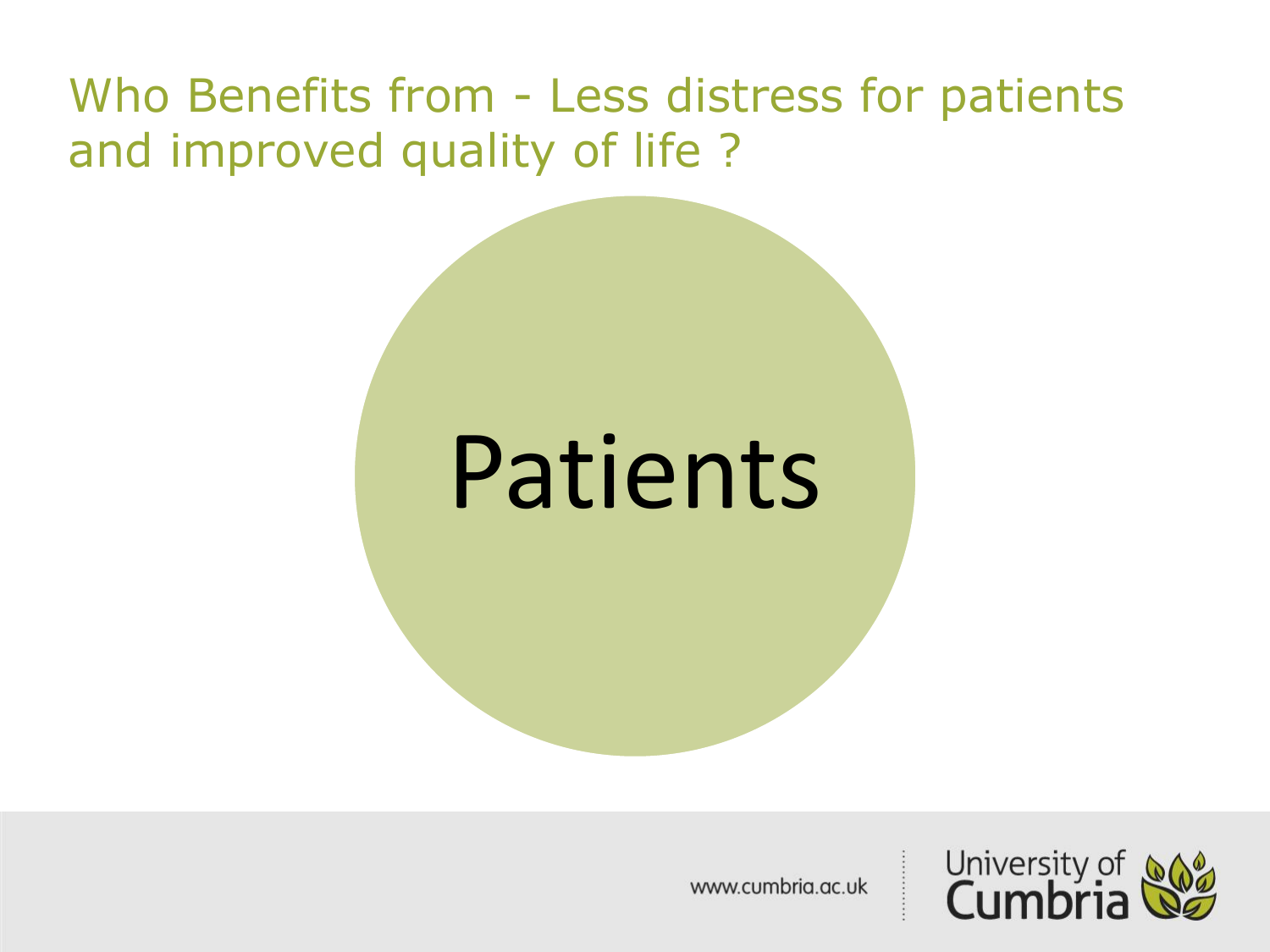## Who Benefits from - not having to attend outpatient appointments?

## Nursing Homes Patients

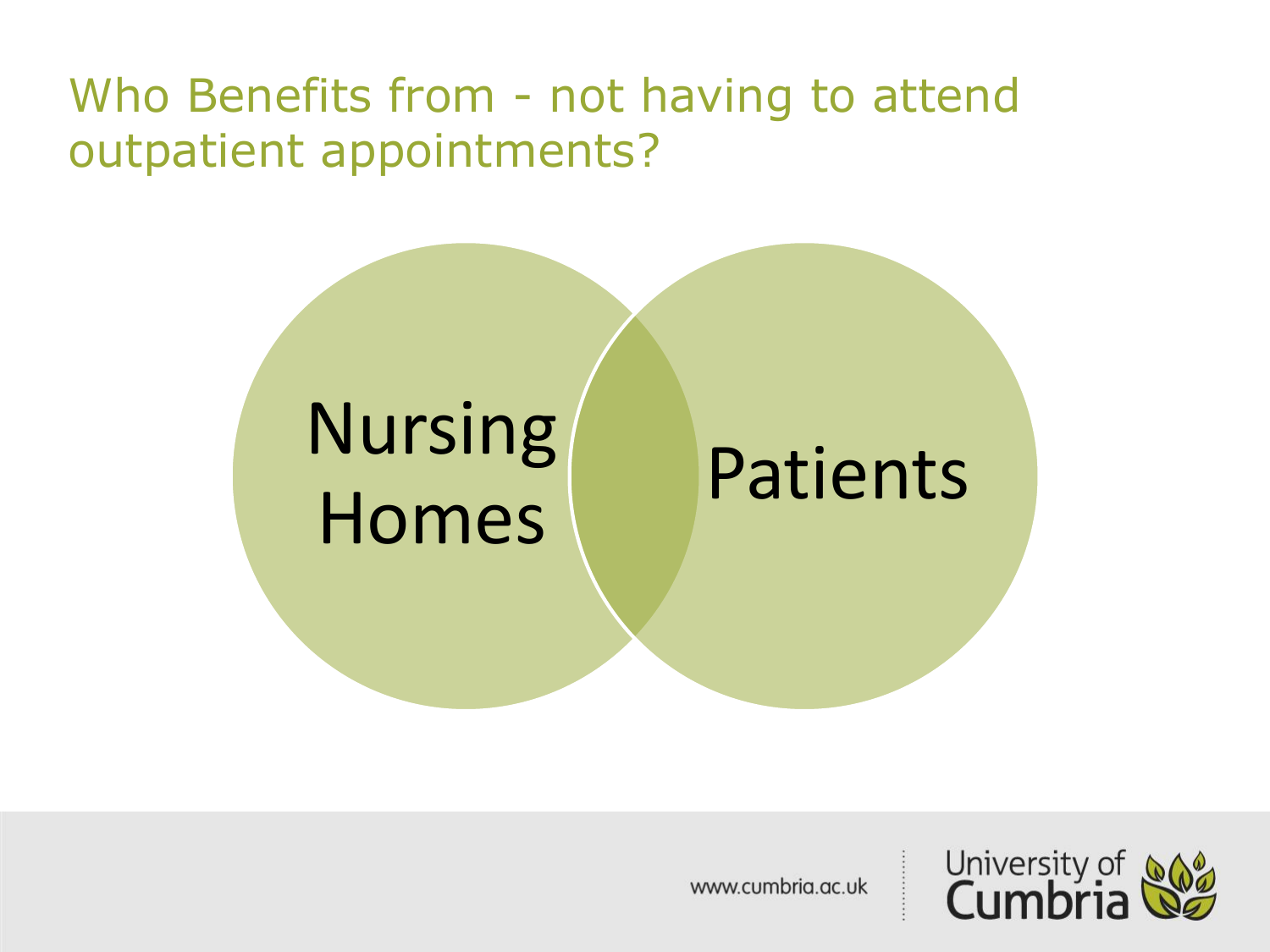## Who Benefits from - Prestige for the Nursing Home?

# Nursing Homes

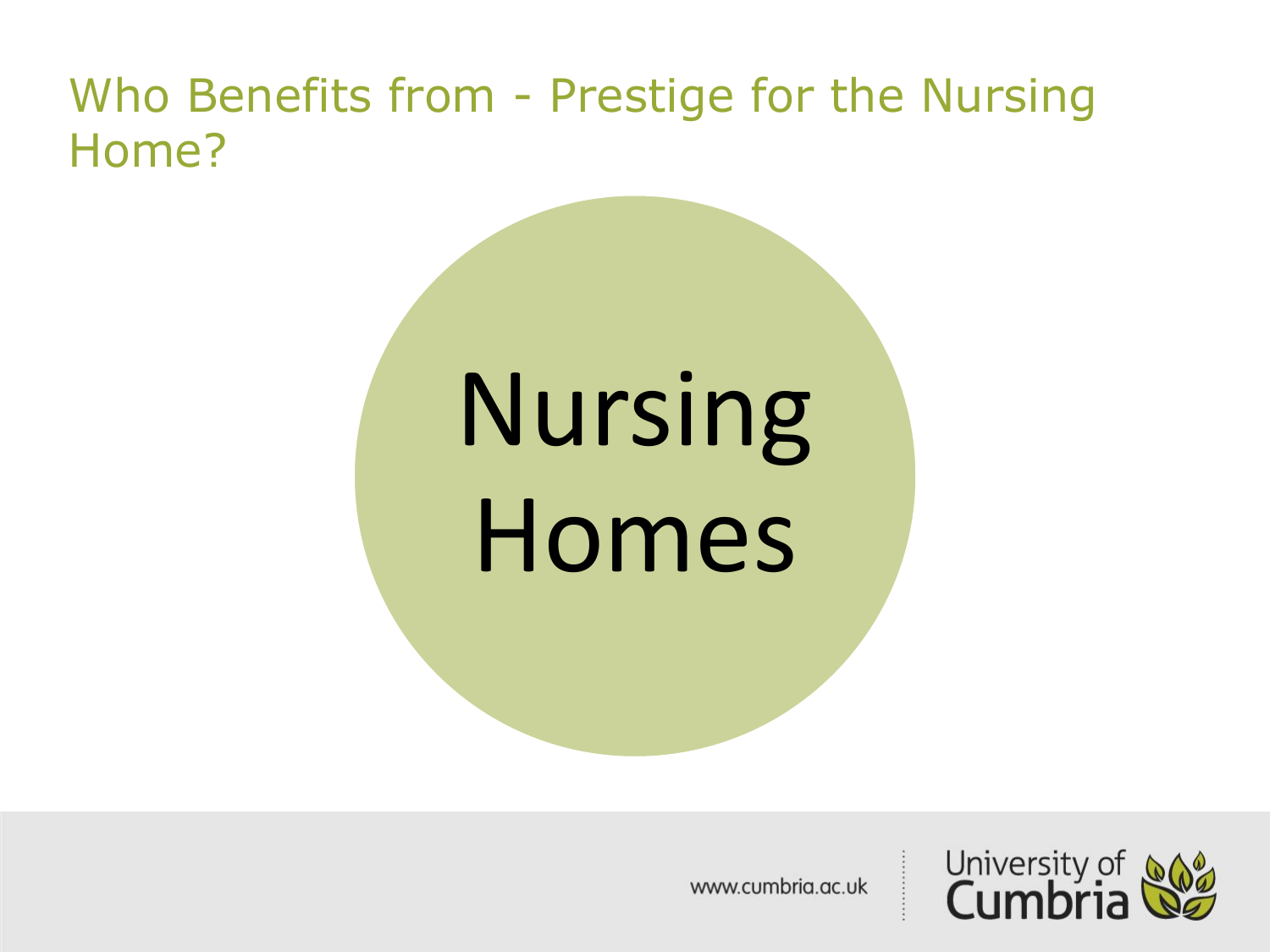## Who Benefits from - Freeing up speech and language therapists' time?



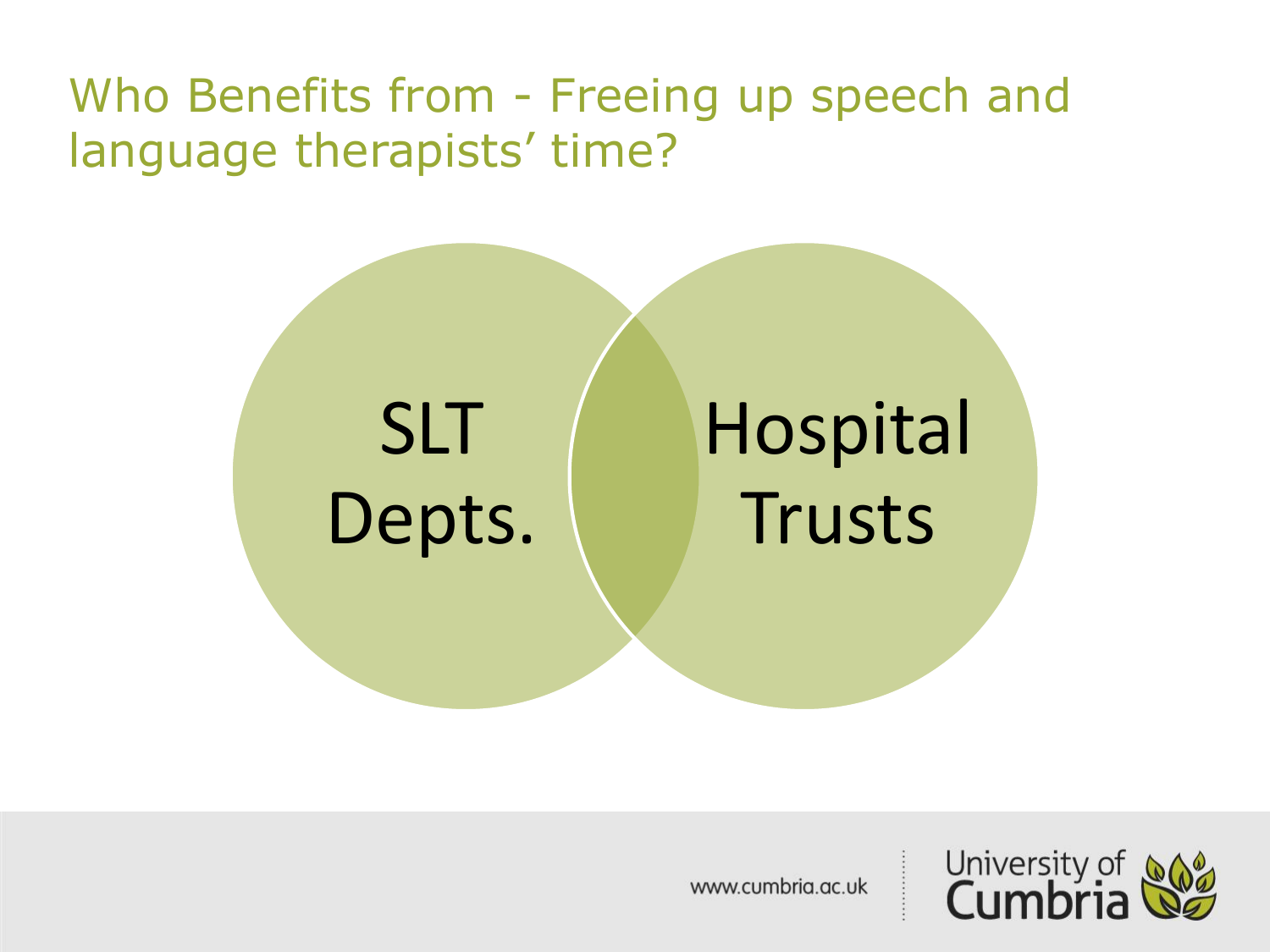## SLTs benefit least

- There were clear benefits for nursing homes, nursing home staff and patients; all nursing home informants reported benefits.
- Such benefits were perceived as 'gains'
- Alternatively, whilst SLTs were able to suggest 'potential' benefits they had not 'felt' these benefits. Nor were SLTs convinced of the usefulness of teleswallowing.
- SLTs' experience of teleswallowing was perceived as 'loss' rather than gain.

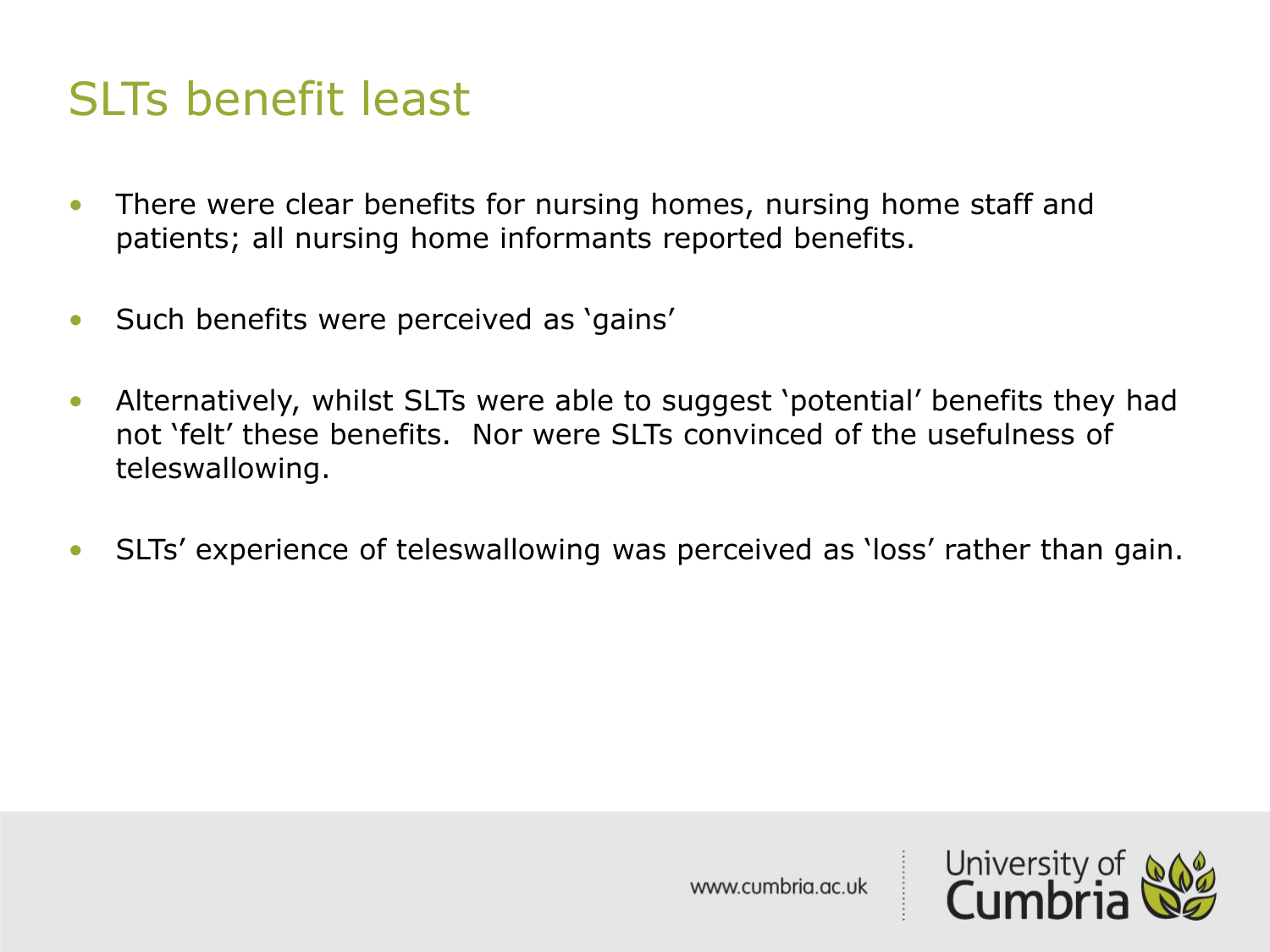## Extension of teleswallowing

*"I think initially you come up with lots of thoughts, is the clarity of the picture going to be good enough? Are the staff going to be trained enough? Initially I think … what would you call it? A kind of a letting go sort of thing, you know? Do I really want to let someone else be in charge of my swallow assessment? I want to be there and in control, it is, it's control isn't it? I felt, when it was explained to us, that I would be letting go of that control whereas that isn't actually the case at all" (SLT2).*

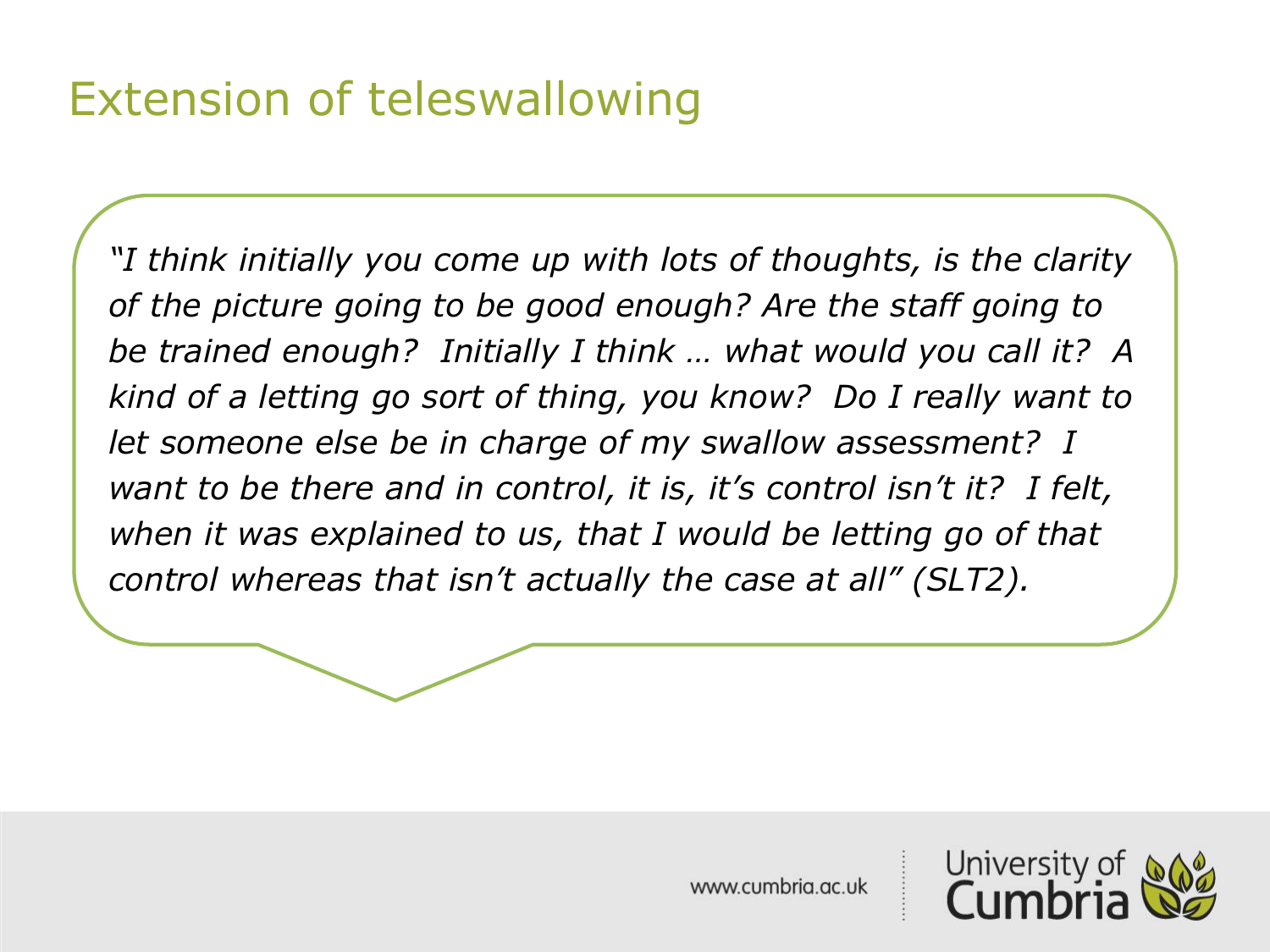*"This technology has the ability to cover so many different aspects other than swallowing … The first one that I witnessed, I was amazed and then my brain started to tick, I was thinking how many other things could we possibly use this for and there are so many other disciplines that could tap into this knowledge and could save so many hospital clinics and things like that; it was then that I started to get excited about it … There's tissue viability, there's continence, it would have a huge impact, falls, physio …" (Matron 4).*

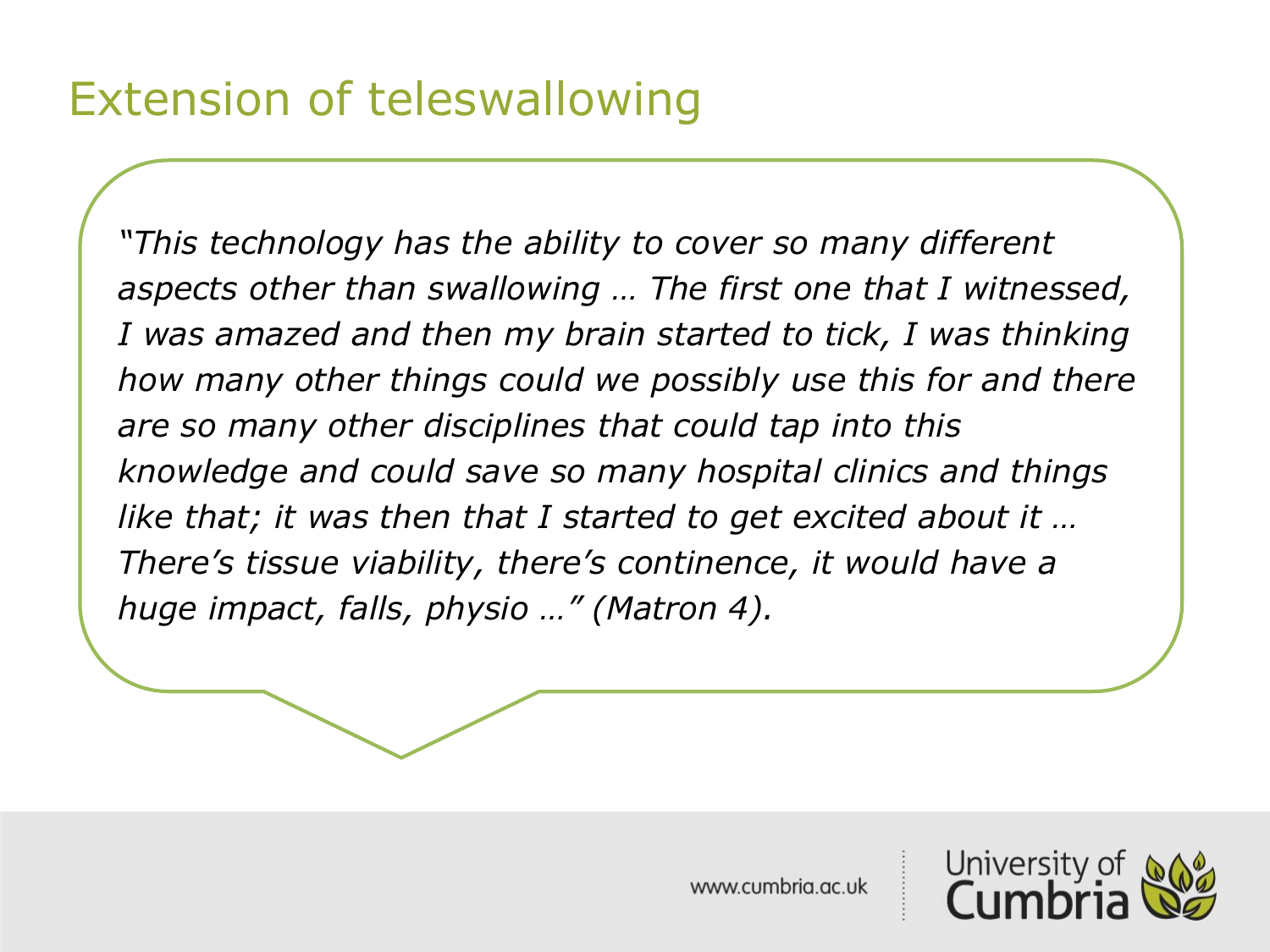## Impact on bed days and unplanned admissions

None of the patients in the study required hospital admission

Prior history for the 17 patients showed that 9 of them had at least 3 previous admissions (range 3-22 episodes).

- Dysphagia only recorded as a symptom in one case
- 4 coded for respiratory conditions on multiple occasions
- NWAS data records A&E visits for the same patients, with more respiratory events recorded.

An assumption may be that in the past some of the A&E visits and hospital admissions for these patients was related to a condition that could be associated with dysphagia. Clearly faster assessment would avoid this.

However, this hypothesis cannot be proved until larger numbers of patient records are available for analysis.

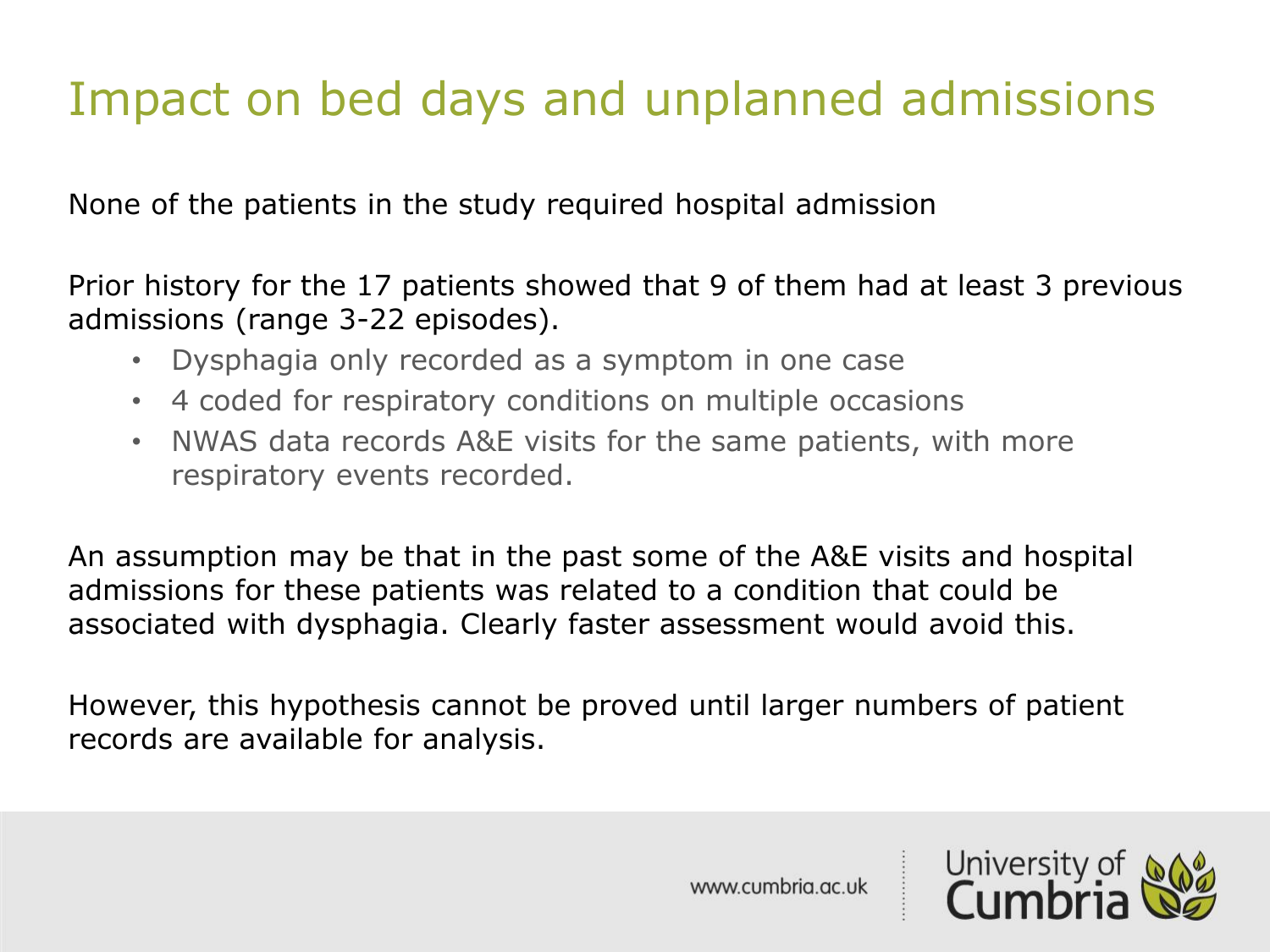## Conclusions:-

Teleswallowing benefited both patients and participating nursing homes

Potential benefits included a reduction in the SLT waiting list and SLT response times plus a reduction in SLT travel time and mileage costs.

Despite this, service transformation was hampered by a range of factors.

- A delayed start to the project reduced both the opportunity for ensuring readiness of the technology and numbers of patients assessed,
- This in turn affected therapists' confidence in the innovation and was exacerbated by staffing pressures within SLT which left some feeling already too overwhelmed to consider new ways of working.
- Therapists also raised professional concerns relating to accountability and the ongoing competencies of nursing home staff.

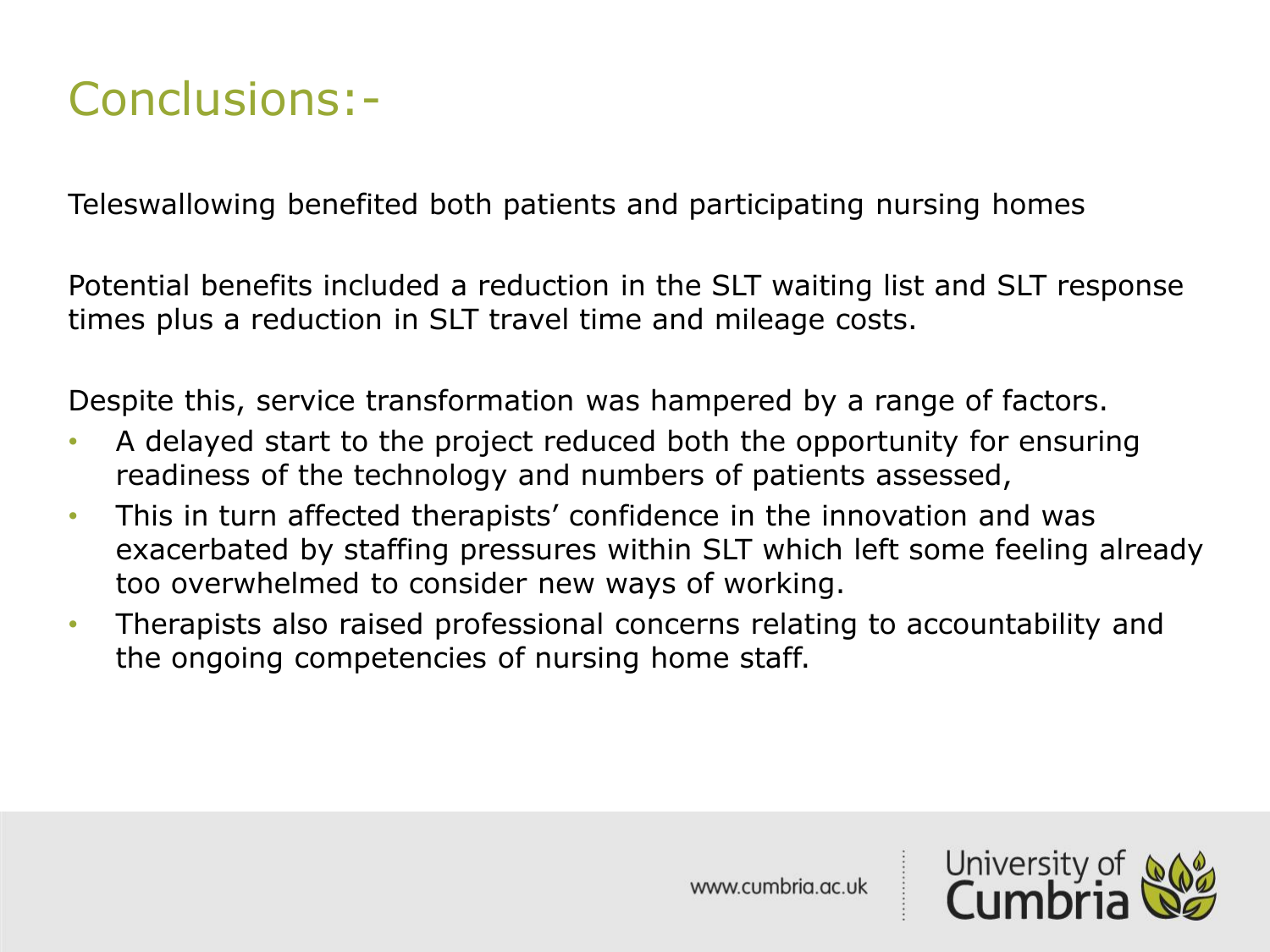## Recommendations - technology

Reliable and easy to use technology (in line with other studies).

Technological problems were not anticipated in this second phase but were experienced nevertheless

- assessment of nursing home IT installations should be made at the start of any project
- adequate IT equipment and connections should be installed and in working order before training given and service delivery started
- clinical innovators should work closely with an identified, skilled IT colleague to ensure systems work efficiently and challenges resolved quickly to ensure confidence in the system

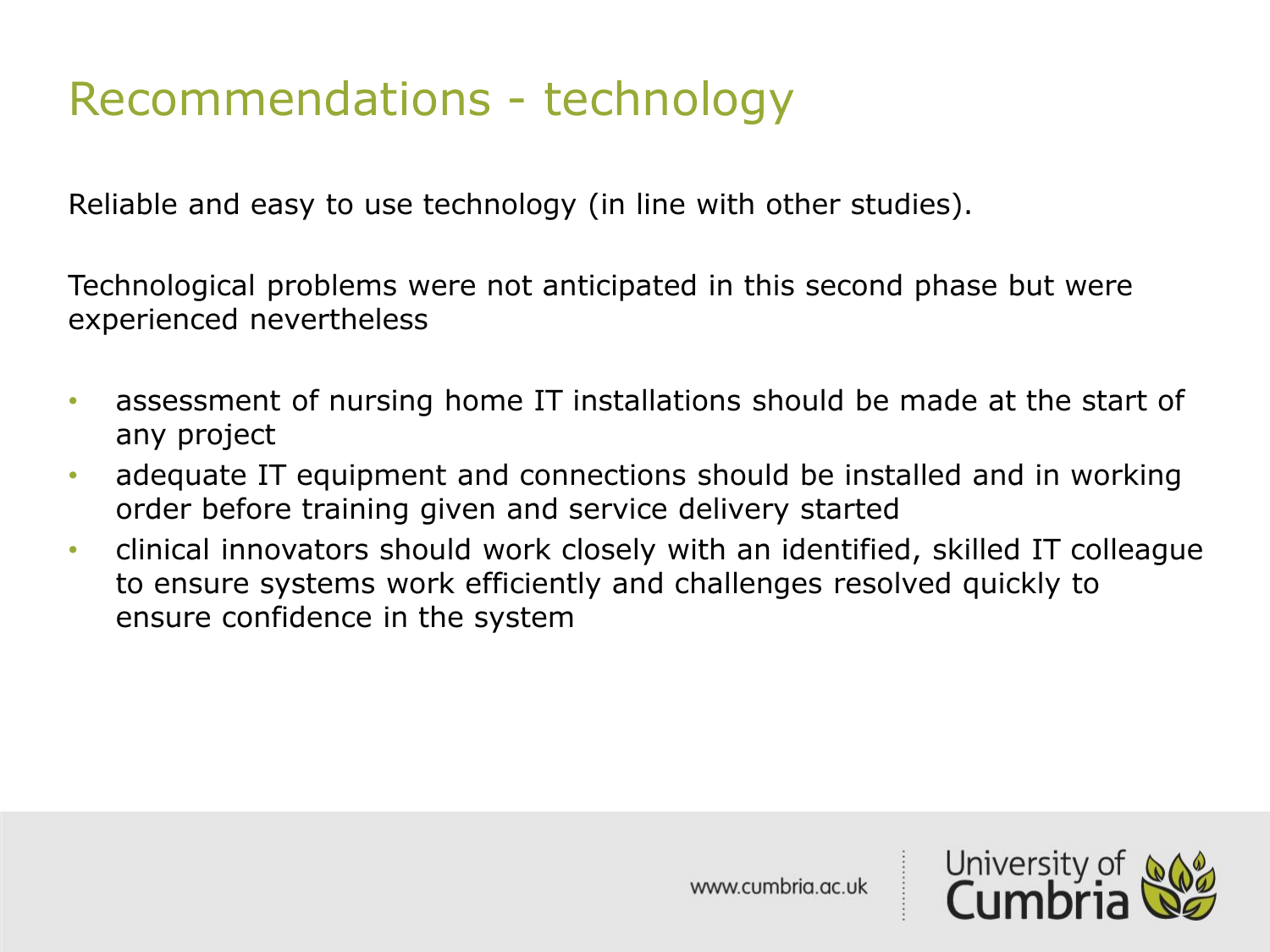## Recommendations - staff

Studies have shown the importance of early successes (Odeh et al, 2014; Taylor et al, 2015).

In this instance experiencing early success was hampered by a delayed start to the project and by problems with technology

In turn this resulted in fewer referrals due to the reduced timeframe and thus fewer opportunities for learning. Therefore:

- Supported usage and time to engage in new service delivery methods is needed to ensure staff competency and confidence as opportunities to explore potential beneficial ways of working can be missed when staffing capacity is under pressure.
- Professional staff need assurance that the innovation is dependent upon their skills and knowledge so to dispel the belief that teleswallowing is deskilling